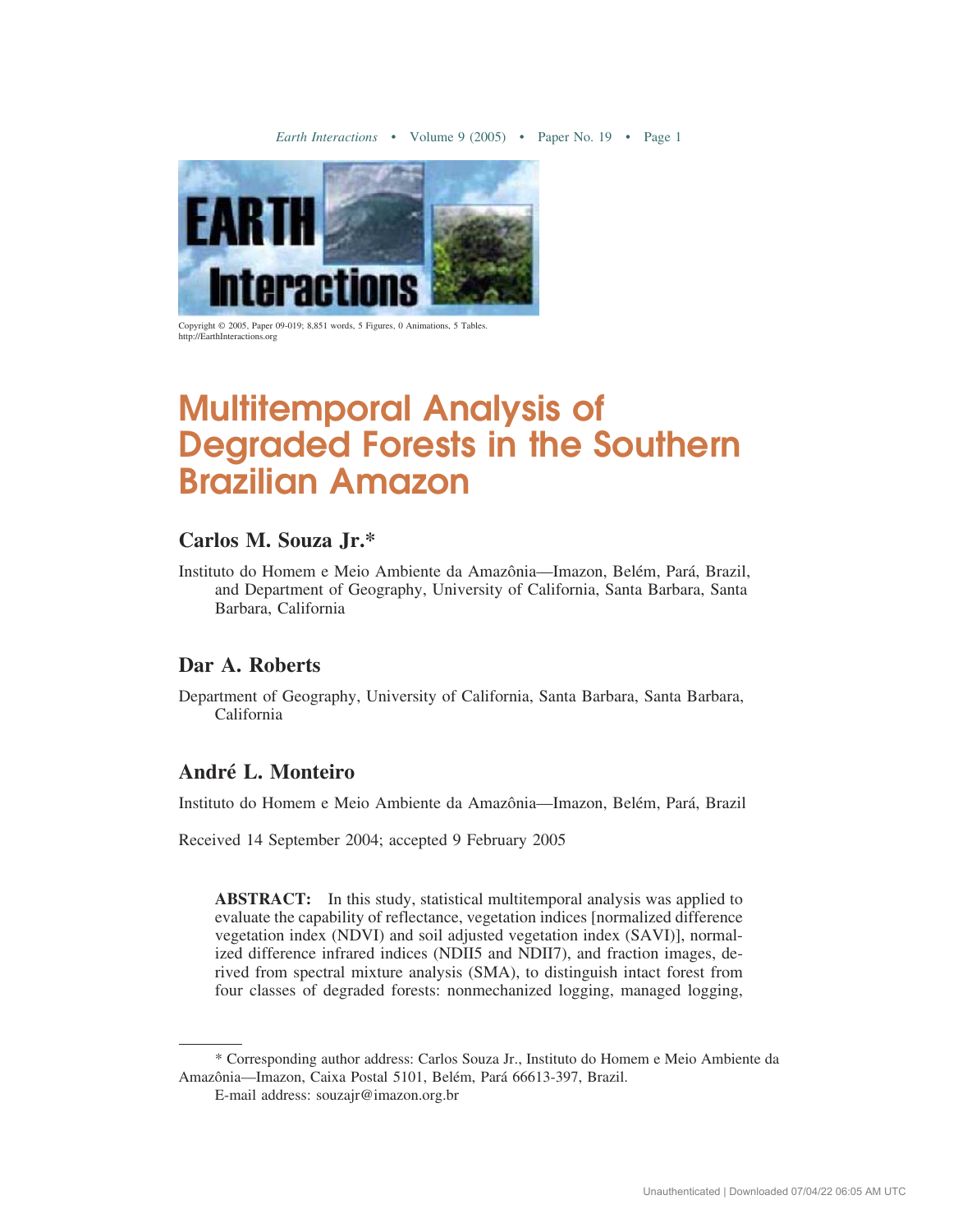conventional logging, and logged and burned. For this purpose, a robust time series dataset of Landsat Thematic Mapper 5/Enhanced Thematic Mapper (TM/ ETM+) images was used in conjunction with forest inventory transects and data on disturbance history. The study area is located near two important sawmill centers—Sinop and Claúdia, in Mato Grosso State—in the southern Brazilian Amazon. Most of the remote sensing measures tested to distinguish intact forest from degraded forests showed statistically significant changes. Fraction images, particularly green vegetation (GV) and nonphotosynthetic vegetation (NPV), were the most effective means tested for identifying conventional logging and logged and burned forest in the region. The GV change, detected from intact forest to conventional logging and logged and burned forest classes, persists no more than 1 yr, but the NPV change is still significantly different for up to 2 yr. In the second and third years following a degradation event, a significant regeneration change signal was observed in reflectance and fraction images, which can be useful for identifying these types of forest disturbances in areas where optical satellite images cannot be acquired every year.

**KEYWORDS:** Forest degradation; Spectral mixture analysis; Brazilian Amazon

# **1. Introduction**

Selective logging, fragmentation, and forest burning are the main factors contributing to forest degradation of the Brazilian Amazon. The major impacts of these anthropogenic disturbances include decreasing forest biomass (Cochrane and Schulze 1999; Gerwing 2002), creating favorable environments for nonnative species (Vidal et al. 1997), and causing local species extinctions (Martini et al. 1994). It has been estimated through field surveys and socioeconomic interviews that up to 10 000–15 000 km<sup>2</sup> are logged, 80 000 km<sup>2</sup> are burned, and 38 000 km<sup>2</sup> are fragmented each year (Nepstad et al. 1999), making the area affected by forest degradation much larger than the area deforested annually in the Amazon, which averages around 18 000 km<sup>2</sup> yr<sup>-1</sup> (INPE 2003).

Several methodologies have been developed for mapping selective logging and burned forests in the Brazilian Amazon using multispectral satellite images. Examples include visual interpretation (Watrin and Rocha 1992), supervised classification (Stone and Lefebvre 1998), soil fraction images obtained through spectral mixture analysis (Souza and Barreto 2000; Monteiro et al. 2003), contextual clustering (Sgrenzaroli et al. 2002), and decision tree classification (Souza et al. 2003). Additionally, efforts have been made to link forest biophysical properties of selectively logged forests with remotely sensed data (Asner et al. 2002; Asner et al. 2004). Burned forests have also been successfully mapped with nonphotosynthetic vegetation (NPV) fraction images in the eastern Amazon (Cochrane and Souza 1998).

To date, few studies have employed multitemporal data to map forest degradation, which has been considered an important attribute for monitoring tropical forests (Lambin 1999). Single-date or infrequent satellite acquisitions represent a potential source of error due to rapid canopy closure and regeneration of degraded forest, leading to misclassification of degraded forests as intact (Stone and Lefebvre 1998). Furthermore, while several authors have used at least two dates to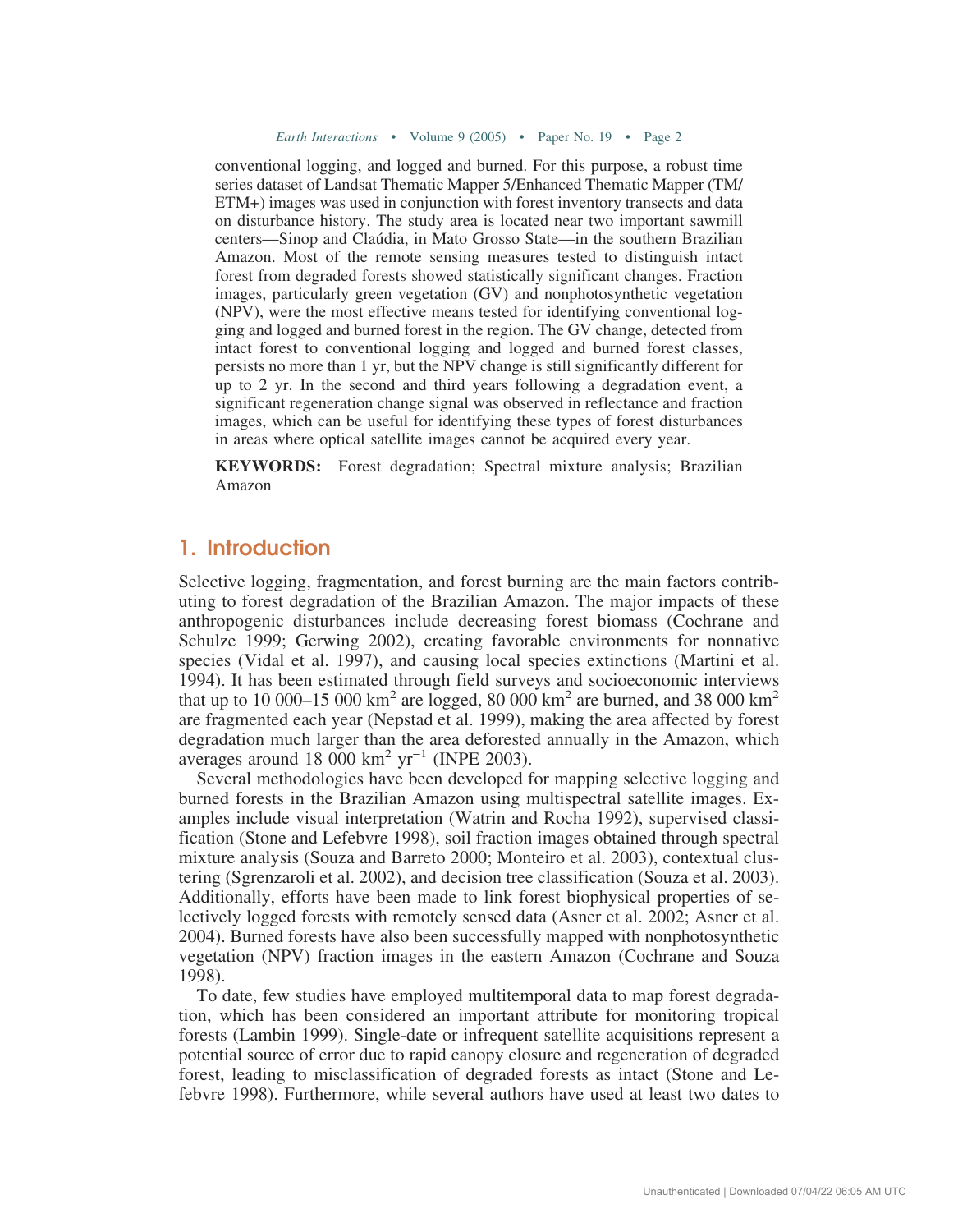characterize selectively logged forests (Stone and Lefebvre 1998; Souza and Barreto 2000; Monteiro et al. 2003; Asner et al. 2002), the same types of temporal analysis have not been applied to characterize burned forest dynamics. Currently, no study that we are aware of has used high temporal frequency images (i.e., at least one per year) to characterize change dynamics of the full range of forest degradation classes existing in the Amazon region. As a result, the optimal temporal resolution for mapping degraded forests has yet to be determined. In this study, we seek to contribute to an understanding of the temporal dynamics of degraded forests. Specifically, we wish to answer two main questions. 1) How long do the degraded forest "signatures" persist on Landsat images? 2) And what is the optimal temporal resolution for mapping degraded forests with Landsat images? To answer these questions, we evaluated changes in reflectance, vegetation, and infrared indices and fraction images derived from spectral mixture analysis over a chronosequence of well-characterized degraded forest types. Image analysis utilized a robust time series dataset of Landsat Thematic Mapper 5/Enhanced Thematic Mapper (TM/ETM+) images, encompassing 20 yr of images acquired for every year. Field data included 19 forest transect inventories covering all types of degraded forests found in the study area.

# **2. Study area and forest degradation patterns**

The study area is located in the state of Mato Grosso, Brazil, in the vicinity of the Sinop and Cláudia sawmill centers (Figure 1). Transitional forest, between cerrado and dense forest, is the predominant vegetation type in the region. The topography varies from flat to undulating terrain, on latosol soils, and the average annual precipitation is 2000 mm (RADAMBRASIL 1981).

Selective logging in this area is characterized by the harvesting of high quality timber species. The harvesting intensity ranges from 10 to 40  $\text{m}^3$  ha<sup>-1</sup> and is predominantly unplanned (Monteiro et al. 2004). Three types of selectively logged forest were identified in the field: nonmechanized logging, managed logging, and conventional logging forests (Table 1). At the field scale, logged forests are composed of three main environments: 1) forest islands that were not disturbed because of poor access due to topography and rivers, or due to the lack of commercial timber species; 2) areas where the forest had been cleared to create roads for machine movements (skidders and trucks) and log landings to store the harvested timber; and 3) canopy-damaged forests (i.e., harvested areas and areas damaged by tree falls and machine movements). This pattern is similar to the logging pattern found in dense forest areas in the eastern Amazon (Veríssimo et al. 1992; Johns et al. 1996), differing only in the harvesting intensity  $(30-40 \text{ m}^3 \text{ ha}^{-1})$ .

Forest burning is also frequent in this region, acting synergistically with selective logging to increase forest degradation damages (Monteiro et al. 2004). Selectively logged forests can burn when agricultural fires escape unintentionally from adjacent areas. Prolonged "forest surface fires" eventually reach the heat tolerance of trees and lianas, which can lead to tree mortality (Holdsworth and Uhl 1997; Cochrane and Shultz 1999). As a result, the forests become more degraded and more fuel is accumulated on the forest floor (Cochrane et al. 1999). A second forest surface fire event will likely burn the forest floor more severely and kill more trees (Table 1).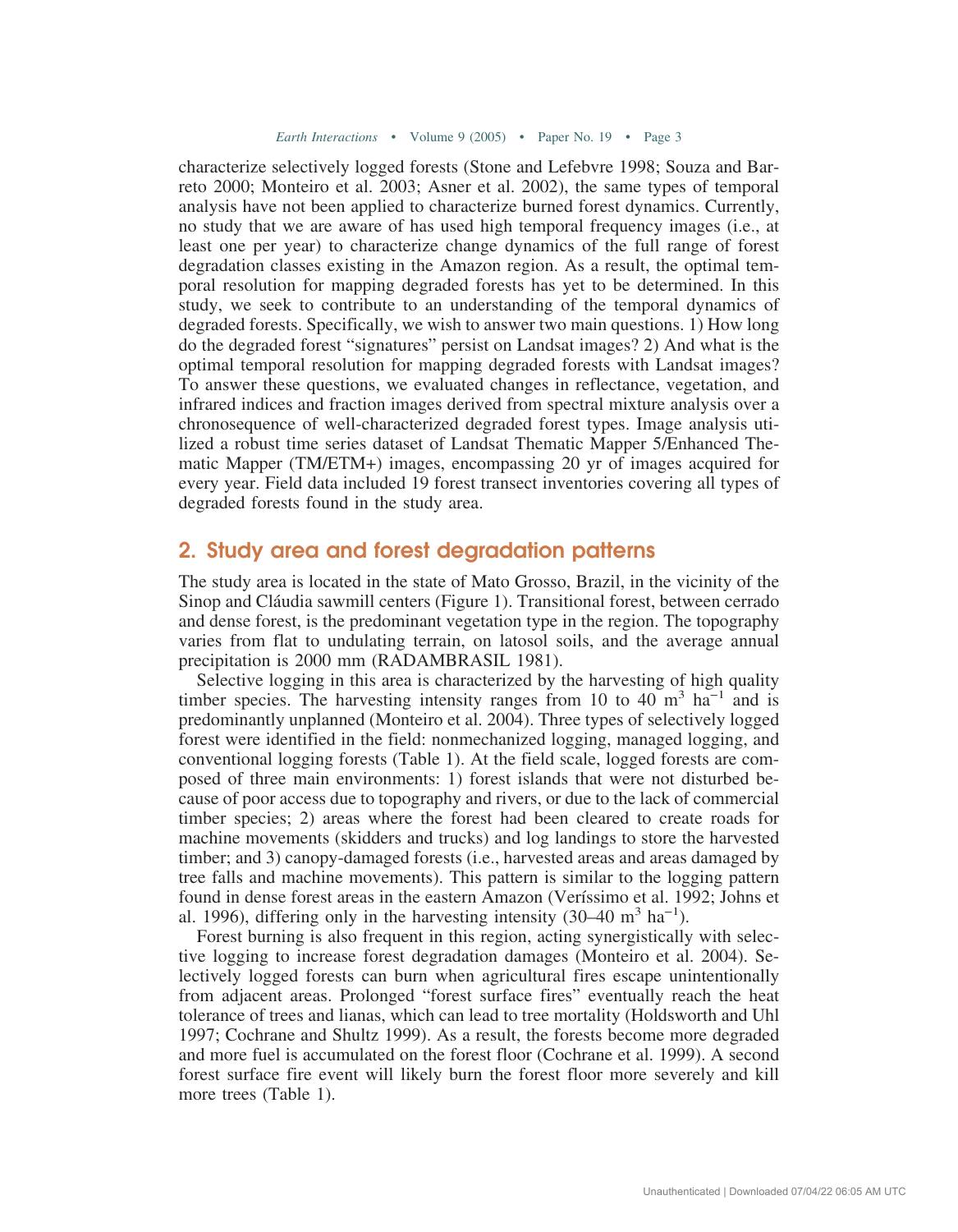

*Earth Interactions* • Volume 9 (2005) • Paper No. 19 • Page 4

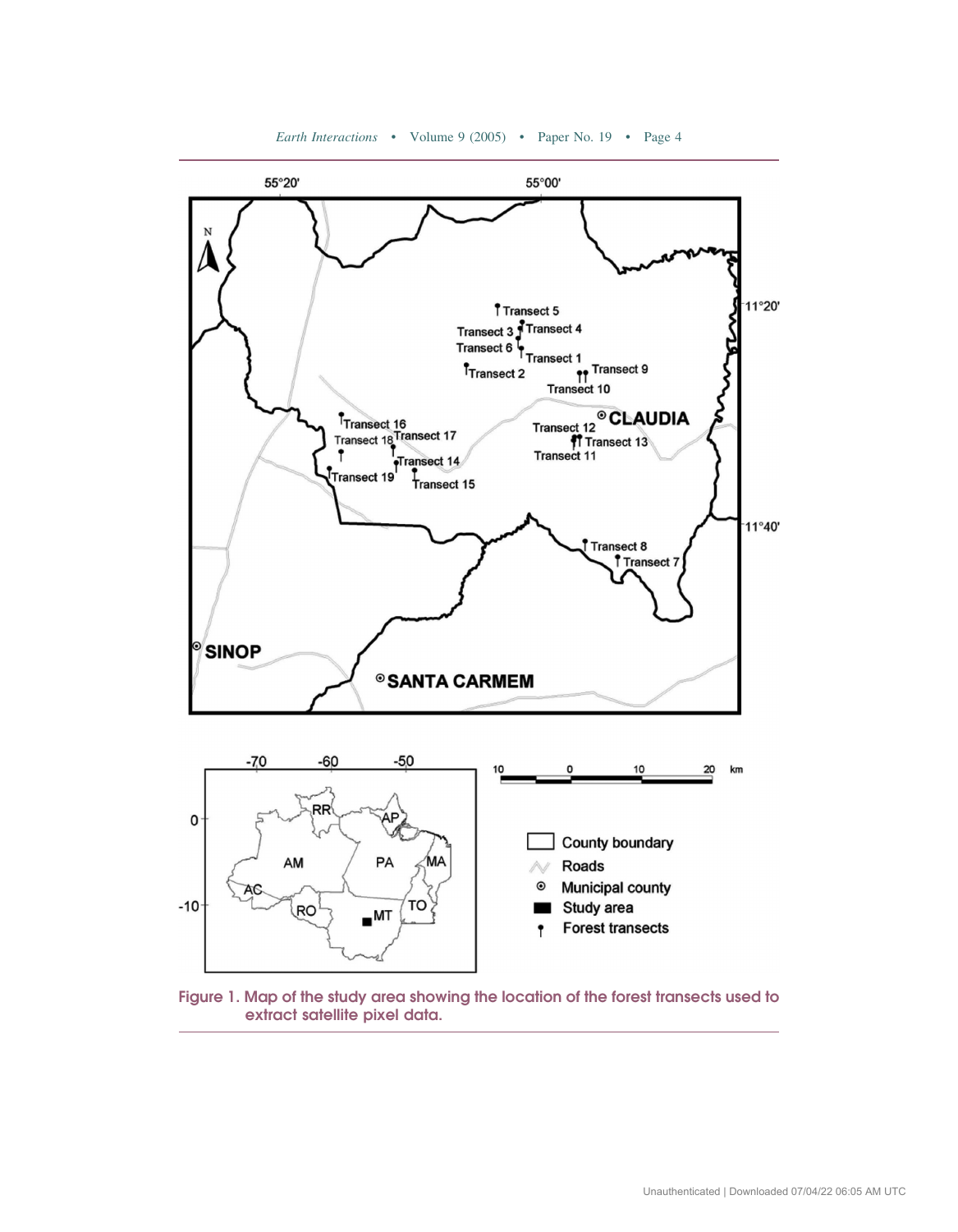| Table 1. Characterization of the forest classes defined at the field scale. |  |  |  |
|-----------------------------------------------------------------------------|--|--|--|
|-----------------------------------------------------------------------------|--|--|--|

| Forest class          | Field description                                                                                                                                                               |  |  |  |  |
|-----------------------|---------------------------------------------------------------------------------------------------------------------------------------------------------------------------------|--|--|--|--|
| Intact                | Mature and undisturbed forest.                                                                                                                                                  |  |  |  |  |
| Nonmechanized logging | Selectively logged forest without the use of vehicles such as skidders and trucks,<br>also known as traditional logging. Log landings, roads, and skid trails are not<br>built. |  |  |  |  |
| Managed logging       | Planned selective logging where the tree inventory is conducted, followed by<br>road and log landing planning to reduce harvesting impacts.                                     |  |  |  |  |
| Conventional logging  | Conventional unplanned selective logging using skidders and trucks. Log<br>landings, roads, and skid trails are built.                                                          |  |  |  |  |
| Logged and burned     | Selectively logged forests that have subsequently been damaged by intense<br>surface fires.                                                                                     |  |  |  |  |

# **3. Dataset**

# **3.1. Satellite imagery data**

Eighteen Landsat TM images and three ETM+ images, acquired between 1984 and July 2004, were used in this study (Table 2). The images were acquired through the Tropical Rain Forest Information Center (TRFIC) and the Brazilian Space Agency (INPE).

## **3.2. Forest transect inventory**

Nineteen forest transect inventories were conducted in the study area (Figure 1; Table 3). For the purposes of this study, information about logging and fire

| Year | Landsat sensor  | Day and month | Source       |
|------|-----------------|---------------|--------------|
| 1984 | TM <sub>5</sub> | 14 Jun        | <b>INPE</b>  |
| 1985 | TM <sub>5</sub> | 3 Jul         | <b>INPE</b>  |
| 1986 | TM <sub>5</sub> | 7 Aug         | <b>INPE</b>  |
| 1987 | TM <sub>5</sub> | $25$ Jun      | <b>INPE</b>  |
| 1988 | TM <sub>5</sub> | 11 Aug        | <b>INPE</b>  |
| 1989 | TM <sub>5</sub> | $31$ Aug      | <b>INPE</b>  |
| 1990 | TM <sub>5</sub> | 2 Aug         | <b>INPE</b>  |
| 1991 | TM <sub>5</sub> | 2 Jul         | <b>INPE</b>  |
| 1992 | TM <sub>5</sub> | $25$ Jul      | <b>INPE</b>  |
| 1993 | TM <sub>5</sub> | $26$ Aug      | <b>INPE</b>  |
| 1994 | TM <sub>5</sub> | 2 Jul         | <b>INPE</b>  |
| 1995 | TM <sub>5</sub> | $13$ Jun      | <b>INPE</b>  |
| 1996 | TM <sub>5</sub> | 1 Jul         | <b>TRFIC</b> |
| 1997 | TM <sub>5</sub> | 5 Aug         | <b>INPE</b>  |
| 1998 | TM <sub>5</sub> | 6 Jun         | <b>INPE</b>  |
| 1999 | ETM+            | 19 Aug        | <b>TRFIC</b> |
| 2000 | TM <sub>5</sub> | 26 Jun        | <b>INPE</b>  |
| 2001 | ETM+            | 8 Aug         | <b>INPE</b>  |
| 2002 | ETM+            | $10$ Jul      | <b>INPE</b>  |
| 2003 | TM <sub>5</sub> | 6 Aug         | <b>INPE</b>  |
| 2004 | TM <sub>5</sub> | 5 Jun         | <b>INPE</b>  |

**Table 2. Landsat TM/ETM+ data used in this study (orbit/point = 226/068).**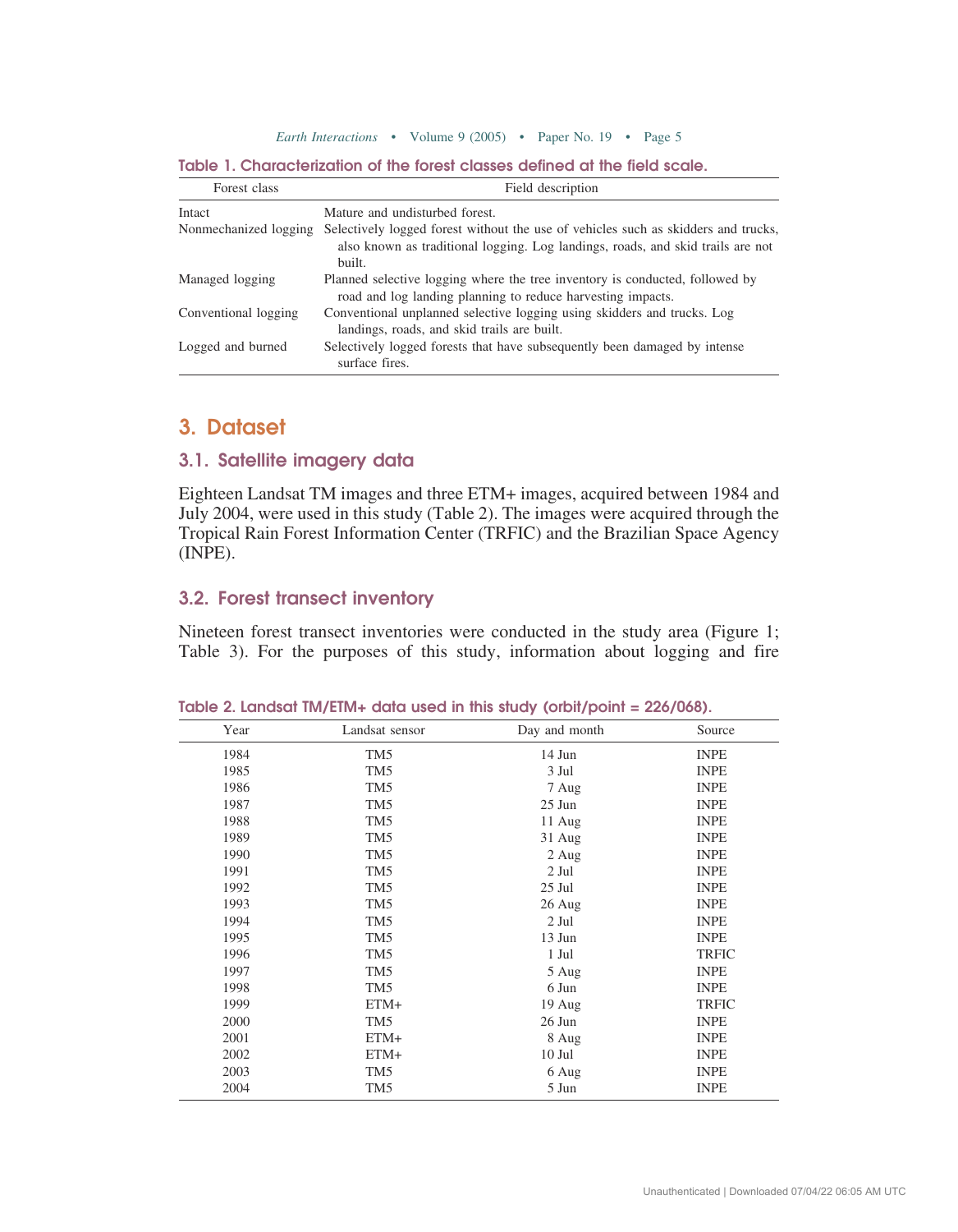|                       |          |               |                                 | Time           | Time           |                |                                                       |        |
|-----------------------|----------|---------------|---------------------------------|----------------|----------------|----------------|-------------------------------------------------------|--------|
|                       |          |               |                                 | since          | since          |                |                                                       |        |
|                       |          |               |                                 | first          | last           |                | No. of Volume                                         | No. of |
|                       | Transect |               |                                 |                |                |                | logged logged times harvested                         | times  |
| Class                 | No.      | Latitude      | Longitude                       |                |                |                | (years) (years) logged $(m^3 \text{ ha}^{-1})$ burned |        |
| Intact                | 11       | $-11.546$ 110 | $-54.933040$                    |                |                |                |                                                       |        |
| Intact                | 12       | $-11.540960$  | $-54.931850$                    |                |                |                |                                                       |        |
| Intact                | 13       | $-11.540550$  | $-54.923$ 930                   |                |                |                |                                                       |        |
| Intact                | 14       | $-11.579852$  | $-55.200$ 937                   |                |                |                |                                                       |        |
| Nonmechanized logging | 1        | $-11.407$ 170 | $-55.011$ 950                   | $\overline{2}$ | $\overline{2}$ | 1              | 10                                                    |        |
| Nonmechanized logging | 2        | $-11.432$ 190 | $-55.095040$                    | 5              | 5              | 1              | 10                                                    |        |
| Nonmechanized logging | 6        | $-11.391950$  | $-55.016$ 940                   | 2              | $\overline{2}$ | 1              | 10                                                    |        |
| Nonmechanized logging | 9        | $-11.443$ 970 | $-54.924020$                    | 11             | 10             | 2              | 25                                                    |        |
| Nonmechanized logging | 10       | $-11.443660$  | $-54.914810$                    | 14             | 10             | $\overline{2}$ | 25                                                    |        |
| Managed logging       | 15       |               | $-11.591$ 067 4 $-55.173$ 085 0 | $\overline{4}$ | $\overline{4}$ | 1              | 38                                                    |        |
| Managed logging       | 16       |               | $-11.506$ 861 8 $-55.283$ 894 4 | 3              | 3              | 1              | 32                                                    |        |
| Managed logging       | 17       | $-11.555747$  | $-55.205766$                    | $\overline{c}$ | $\overline{2}$ | 1              | 40                                                    |        |
| Managed logging       | 18       | $-11.562731$  | $-55.284$ 380                   | 1              | 1              | 1              | 40                                                    |        |
| Managed logging       | 19       | $-11.588599$  | $-55.302$ 101                   | $\Omega$       | $\Omega$       | 1              | 25                                                    |        |
| Conventional logging  | 7        | $-11.721$ 690 | $-54.866760$                    | $\overline{4}$ | 4              | 1              | 10                                                    |        |
| Conventional logging  | 8        | $-11.697$ 990 | $-54.915840$                    | 8              | 8              | 1              | 10                                                    |        |
| Logged and burned     | 3        | $-11.367$ 190 | $-55.010$ 760                   | 2              | 2              | 1              | 25                                                    | 1      |
| Logged and burned     | 4        | $-11.376690$  | $-55.013770$                    | $\overline{2}$ | $\overline{2}$ | 1              | 25                                                    | 1      |
| Logged and burned     | 5        | $-11.342810$  | $-55.047980$                    | $\overline{4}$ | 4              | 1              | 25                                                    | 1      |

**Table 3. Classification and disturbance history of the forest transects of the study area.**

histories, ground cover, canopy cover, and biomass was used to classify the forest degradation classes found at the field scale into four degradation classes: nonmechanized logging, managed logging, conventional logging, and logged and burned (Tables 1 and 3). The forest inventories were conducted following the field protocol proposed by Gerwing (Gerwing 2002) to characterize degraded forest in the eastern Amazon. This method has been successfully applied to characterize biophysical properties and dynamics of degraded forests in transitional forests (Monteiro et al. 2004).

We mapped all trees with diameter at breast height (DBH) greater than 10 cm along a 10 m  $\times$  500 m transect. In addition, 10 subparcels (10 m  $\times$  10 m) were created every 50 m along each transect. All trees where mapped within the subparcels, and ground cover and canopy cover were estimated. Above-ground biomass was estimated using allometric equations available in the literature (Gerwing 2002; Monteiro et al. 2004), adapted specifically by Gerwing (Gerwing 2002) for degraded forests and estimating vine biomass.

# **4. Methodology**

## **4.1. Preprocessing: Image registration, atmospheric correction, and intercalibration**

The images were registered and radiometrically intercalibrated in order to allow the detection of forest change over time. The Landsat ETM+ image acquired in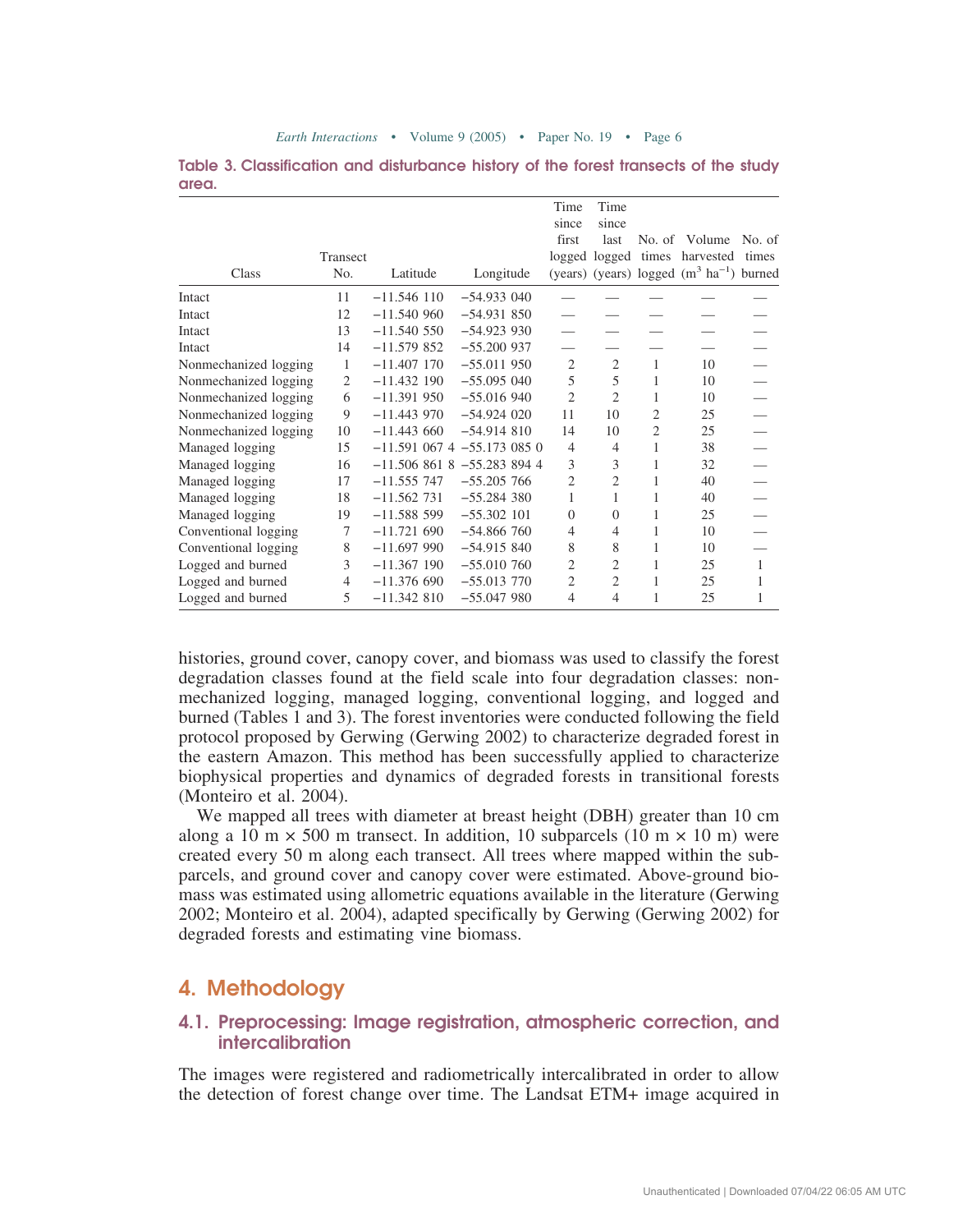1999 was georeferenced using 25 control points extracted from the National Aeronautics and Space Administration (NASA) GeoCover 2000 Mosaic (https:// zulu.ssc.nasa.gov/mrsid/). Next, the 1999 georectified Landsat image was used as the reference image to register the images acquired on the other dates (Table 2). The registration was based on the triangulation algorithm and nearestneighborhood resampling available in the Environment for Visualizing Images 4.0 software (ENVI; Research Systems, Boulder, Colorado), using at least 14 image control points. The root-mean-square (rms) varied from 0.53 to 0.97, which assures that the changes detected over time were not contaminated by misregistration (Verbyla and Boles 2000).

The Landsat ETM+ image from 1999 was first radiometricaly corrected using the gains and offset provided in the image metafile. Next, an atmospheric correction was performed using Atmospheric Correction Now 4.0 (ACORN; Analytical Imaging & Geophysics, Boulder, Colorado). Visibility and water vapor parameters of the atmospheric correction model were determined by a trial-and-error sensitivity analysis of a dark object reflectance (a lake). The final parameters were estimated when the expected reflectance values of the dark object were found. The fixed water vapor was 40 mm, and image atmosphere visibility was 25 km.

The other images (Table 2) were intercalibrated to the reflectance image using a relative radiometric calibration approach (Roberts et al. 1998; Furby and Campbell 2001). This technique assumes that the atmosphere is uniform over the study area and that invariant ground targets can be found over time. Invariant targets representing forest, second growth, green pasture, bare soil, and water were selected for each image pair formed by the 1999 reference image and an uncalibrated image. A linear regression was estimated using the pixel mean values, extracted from a  $3 \times 3$  pixel area, of the invariant targets for each band. These coefficients normalize the uncalibrated images to the 1999 reference image, converting digital numbers of the uncalibrated images to reflectance.

#### **4.2. End-member selection**

Image end members representing vegetation, soil, and NPV were extracted from the reference reflectance image. Shade was assigned zero percent reflectance at all wavelengths. The pixel purity index (PPI), available in ENVI 4.0 (Boardman et al. 1995) was used to identify image end-member candidates. Five image subsets (500  $\times$  500 pixels), representing the variety of land cover types found in the images, were used as input for the PPI algorithm. The PPI result was used to identify the pixel location in the original image and extract the spectral curves of these pixels. The final image end members were selected based on the pixel location in the Landsat reflectance spectra with the aid of an *n*-dimensional visualization tool available in ENVI. The pixels located at the extremes of the data cloud of the Landsat spectral space were selected as candidate end members. The final end members were selected based on the spectral shape and image context (e.g., soil spectra are mostly associated with unpaved roads and NPV with pasture having senesced vegetation).

#### **4.3. Spectral mixing models**

Spectral mixture analysis (SMA; Adams et al. 1993) assumes that the image spectra are formed by a linear combination of *n* pure spectra, such that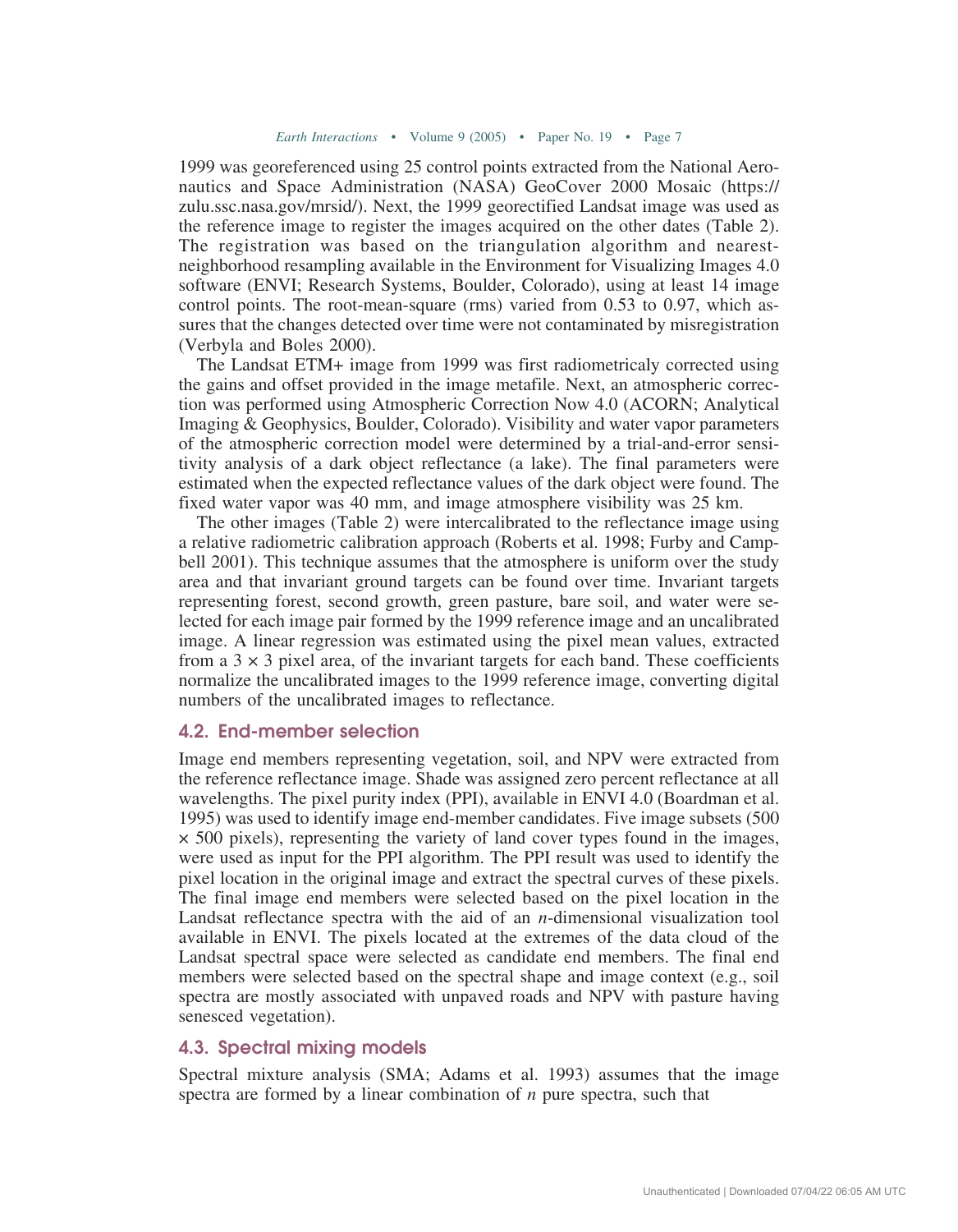$$
DN_b = \sum_{i=1}^{n} F_i DN_{i,b} + \varepsilon_b
$$
 (1)

for

$$
\sum_{i=1}^{n} F_i = 1,
$$
\n(2)

where  $DN_b$  is encoded radiance in band b,  $F_i$  is the fraction of end member *i*,  $DN_{i,b}$ is encoded radiance for endmember *i* in band b, and  $\varepsilon_h$  is the residual error for each band. The SMA model error is estimated for each image pixel by computing the rms error, given by

rms = 
$$
(n^{-1} \sum_{b=1}^{n} \varepsilon_b)^{1/2}
$$
. (3)

Mixture models were applied to each date using the intercalibrated image end members, except the reference image, which was the one used to extract the end members. The mixing model results were evaluated as proposed by Adams et al. (1993). First, the rms images were inspected and models with rms values greater than 5% were discarded from the fraction change analysis. Next, fraction images were evaluated and interpreted in terms of field context and spatial distribution. For example, high abundance of soils is mostly associated with dirt roads and high NPV is usually found in pastures. Finally, the histograms of the fraction images were inspected to quantify the percentage of pixels lying outside the range of 0% to 100% and to evaluate fraction value consistency over time (i.e., intact forest shows approximately stable values over time). Only models with at least 98% of the values within 0% to 100% and those that showed mean fraction value consistency over time were kept. For the models that did not pass one of these tests, new invariant targets were collected to improve the image intercalibration coefficients, and a new SMA model was run until the criterion was reached.

#### **4.4. Vegetation and near-infrared indices**

We selected two vegetation indices and two normalized difference infrared indices (NDIIs) for assessing if it was possible to distinguish intact forest from the degraded forest classes. The vegetation indices chosen were the normalized difference vegetation index (NDVI; Rouse et al. 1974) and the soil-adjusted vegetation index (SAVI; Huete 1988). These vegetation indices use reflectance measurements from Landsat band 3 ( $\rho_{b3}$ ) and band 4 ( $\rho_{b4}$ ) and are computed with the following equations:

$$
NDVI = (\rho_{b4} - \rho_{b3})/(\rho_{b4} + \rho_{b3}),
$$
\n(4)

$$
SAVI = 1.5(\rho_{b4} - \rho_{b3})/(\rho_{b4} + \rho_{b3} + 0.5). \tag{5}
$$

The NDIIs chosen are the ones proposed by Hunt and Rock (Hunt and Rock 1989) to identify forest disturbances associated with water content. These NDIIs are computed using Landsat band 4 ( $\rho_{b4}$ ), band 5 ( $\rho_{b5}$ ), and band 7 ( $\rho_{b7}$ ) and are given by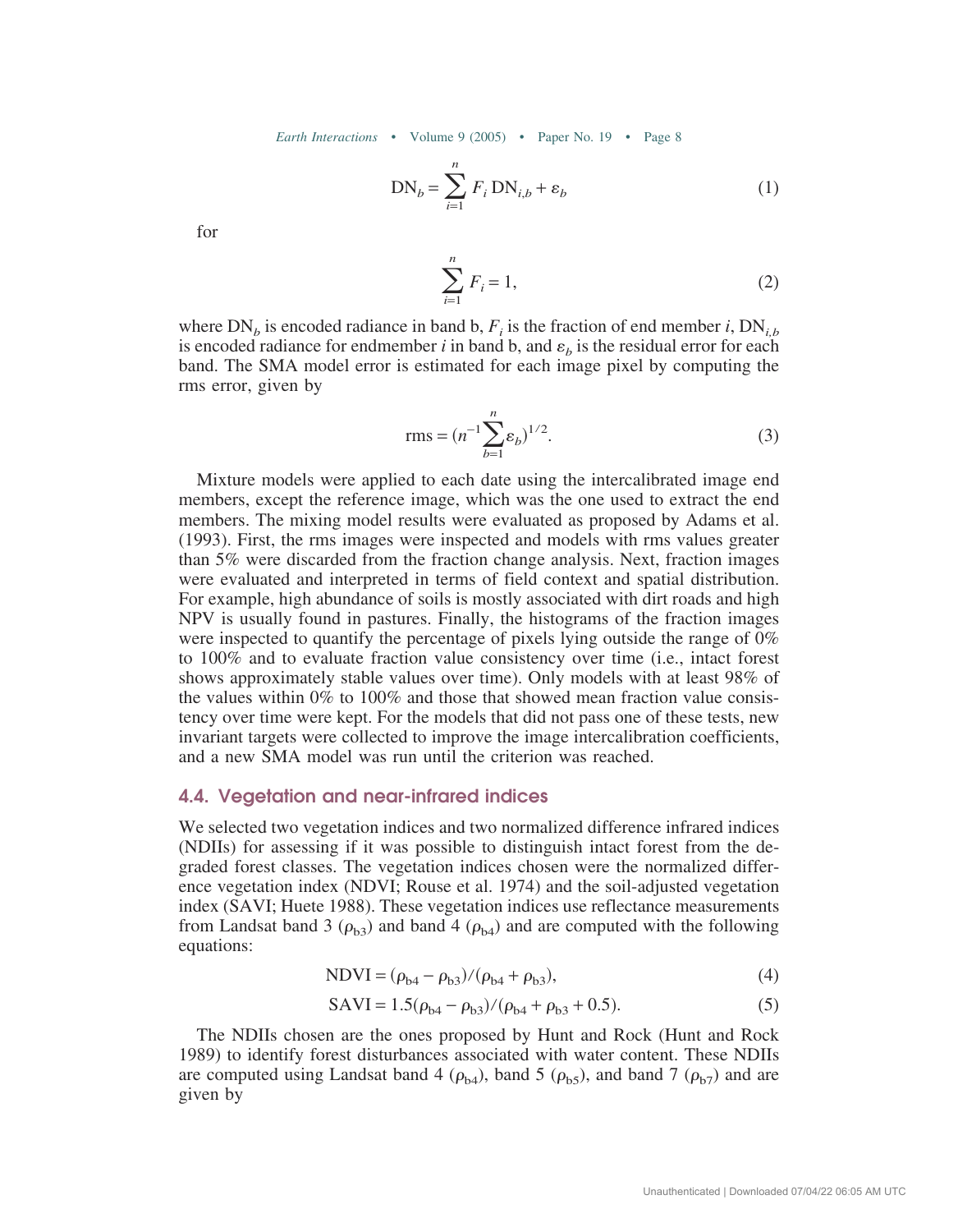NDII5 = 
$$
(\rho_{b4} - \rho_{b5})/(\rho_{b4} + \rho_{b5}),
$$
 (6)

NDII7 = 
$$
(\rho_{b4} - \rho_{b7})/(\rho_{b4} + \rho_{b7})
$$
. (7)

#### **4.5. Class separability and temporal change analyses**

Using the information on logging and fire histories acquired during field research and the Landsat time series, it was possible to identify the date prior to degradation, representing the image condition of intact forest. Next, reflectance and fractions of GV, NPV, shade, and soil were extracted using 30 pixels selected randomly within a buffer region of 5 pixels along each transect. Random pixels located in logging roads and log landings were excluded from the analysis because changes from intact forest to clear cut are relatively easier to identify (Souza and Barreto 2000; Monteiro et al. 2003). Less than 1% of the random pixels were excluded following this criterion. The vegetation and infrared indices were computed using the reflectance values extracted from the 30 randomly selected pixels. This procedure allowed us to build a time series dataset of reflectance, vegetation, and infrared indices and fraction values covering the time prior to degradation (i.e., degradation age equals zero) to up to 4 yr after the event.

The next steps were to perform a class separability and temporal change analyses based on reflectance, vegetation and infrared indices, and fractions variables. We used a Tukey test (Ott 1992), available in the R Language (http://www.rproject.org/) to evaluate if the intact forest and the forest degradation classes could be separated from each other and to define for how long the degradation classes could be distinguished from the intact forest class over a period of 4 yr. The Tukey test was run at a 99% confidence interval  $(P < 0.01)$ .

The Tukey test performs a multicomparison of the population means of the intact forest and degraded forest classes; that is, it tests the mean of a population against the mean of each other population. For the purpose of the class separability analysis, the populations are represented by the data acquired prior to the degradation event representing intact forest, and the year right after degradation representing the degraded forest classes (nonmechanized logging, managed logging, conventional logging, and logged and burned). For the purpose of the temporal statistical analysis, the populations are represented by a time variable, encompassing the year prior to the degradation process (i.e., time  $= 0$  means intact forest) up to 4 yr after degradation (time  $= 1, \ldots, 4$ ).

Because the Tukey test requires normally distributed samples, a data transformation was applied when necessary by computing the arcsine of the square root of the data variable (Hogg and Craig 1995, 251–252) prior to statistical analysis. The results of the multicomparison statistical analysis are reported only for the comparison of the year prior to the degradation event against each other year. The Tukey test also allowed us to determine how many years a significant difference between intact forest and the degradation classes persisted over time.

## **5. Results**

#### **5.1. First-year forest degradation separability**

Four classes of degraded forests were identified and characterized at the field scale: nonmechanized logging, managed logging, conventional logging, and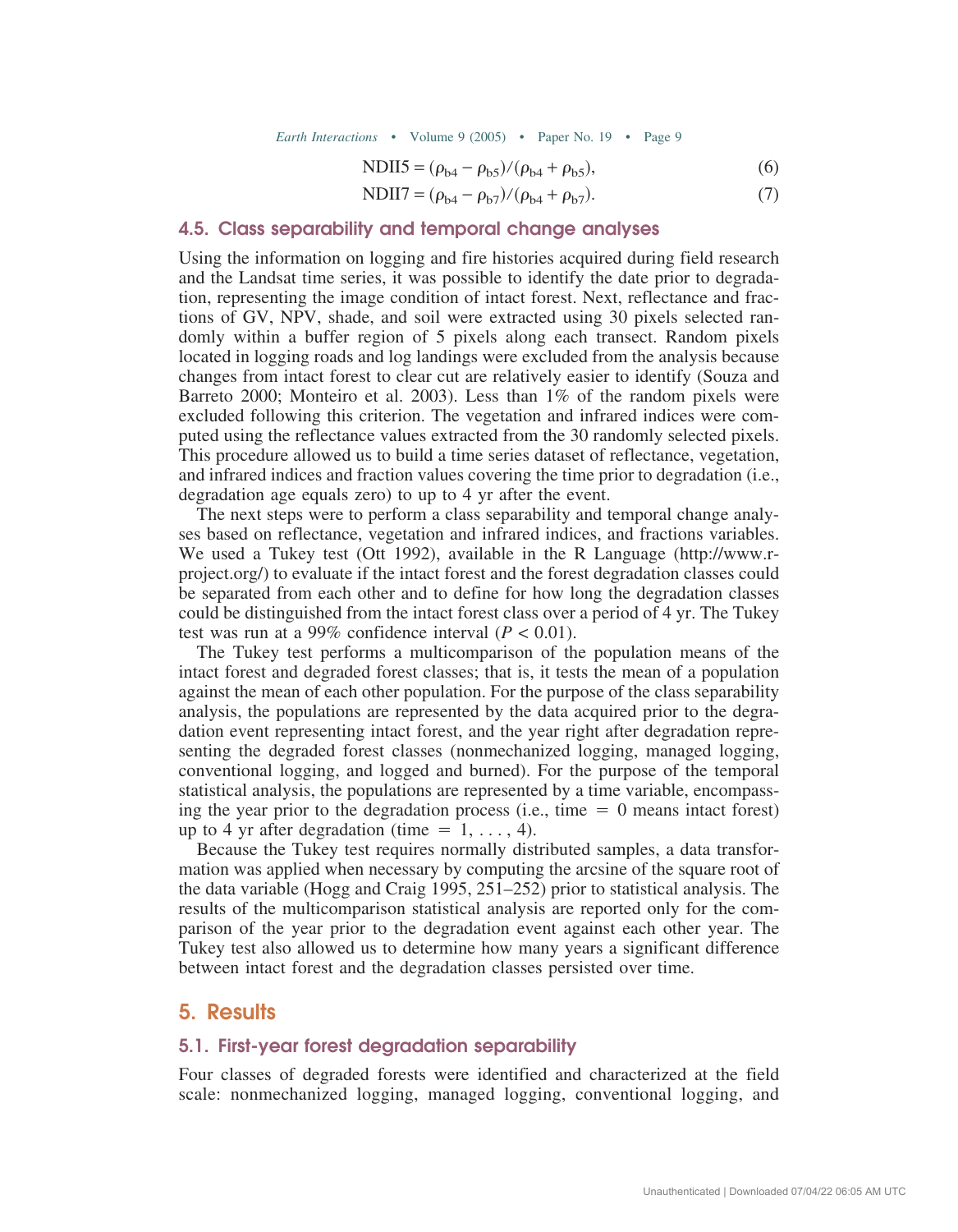logged and burned (Table 1). We compared reflectance, vegetation and infrared indices, and fraction means of intact forest relative to each class of degraded forest, and between the other degraded forest classes. Figures 2 and 3 show the results of the class separability analysis, discussed for each type of dataset below 1 yr after the event (also, time  $= 1$  in Table 4).

#### **5.1.1 Reflectance**

Mean spectral reflectance  $\pm$  one standard deviation is plotted for intact forest and the degradation classes in Figure 2a. Qualitative inspection of these spectra indicates high overlap in the Landsat spectral bands making the distinction of these classes challenging.

Statistically, the Tukey test  $(P < 0.01)$  revealed that spectral differentiation of managed logging, conventional logging, and logged and burned classes from intact forest was possible in the visible part of the spectrum (bands 1–3) for the year the degradation took place (time  $= 1$ ; Table 4). Nonmechanized logging, however, showed only a significant change from intact forest in band 1. Overall, the differentiation among the other degraded forest classes was also possible in the visible region, except between nonmechanized and managed logging, which did not show significant change in reflectance in the visible region.

According to the statistical test, it was possible to differentiate intact forest from the degraded forest classes, and between each other degraded forest classes, in the near- and mid-infrared spectral region using one or two bands. Nonmechanized logging could not be distinguished in this part of the spectrum from intact forest. In the infrared region, only managed logging and logged and burned classes showed significant statistical differences from intact forest in bands 3, 4, and 5. Conventional logging class showed a significant difference only in band 5 (Figure 2a; Table 4).

A general trend of increasing the mean forest reflectance  $(1\% - 2\%)$  as a function of degradation intensity was observed in the visible part of the spectrum (Figure 3a). In the near-infrared region, band 4 showed a decrease  $(1\% -3\%)$  in mean reflectance as a function of degradation intensity, whereas in the shortwaveinfrared mean reflectance increased (1%–3%; Figure 3a).

#### **5.1.2. Vegetation indices**

The spectral vegetation indices, which rely on high spectral contrast between red and near-infrared bands, did not differentiate nonmechanized logging from intact forest, because of a high overlap between these classes in these two spectral regions (Figures 2a,b; Table 4). However, managed logging, conventional logging, and logged and burned classes showed a significant difference from intact forest and between each other with NDVI and SAVI (Figure 2b; Table 4). Nonetheless, no significant difference was observed between each degraded forest class.

The infrared indices showed a general decreasing trend as a function of degradation intensity (Figures 2b and 3b). Nonmechanized logging could not be distinguished from intact forest and from the other degraded forest classes. However, managed logging, conventional logging, and logged and burned showed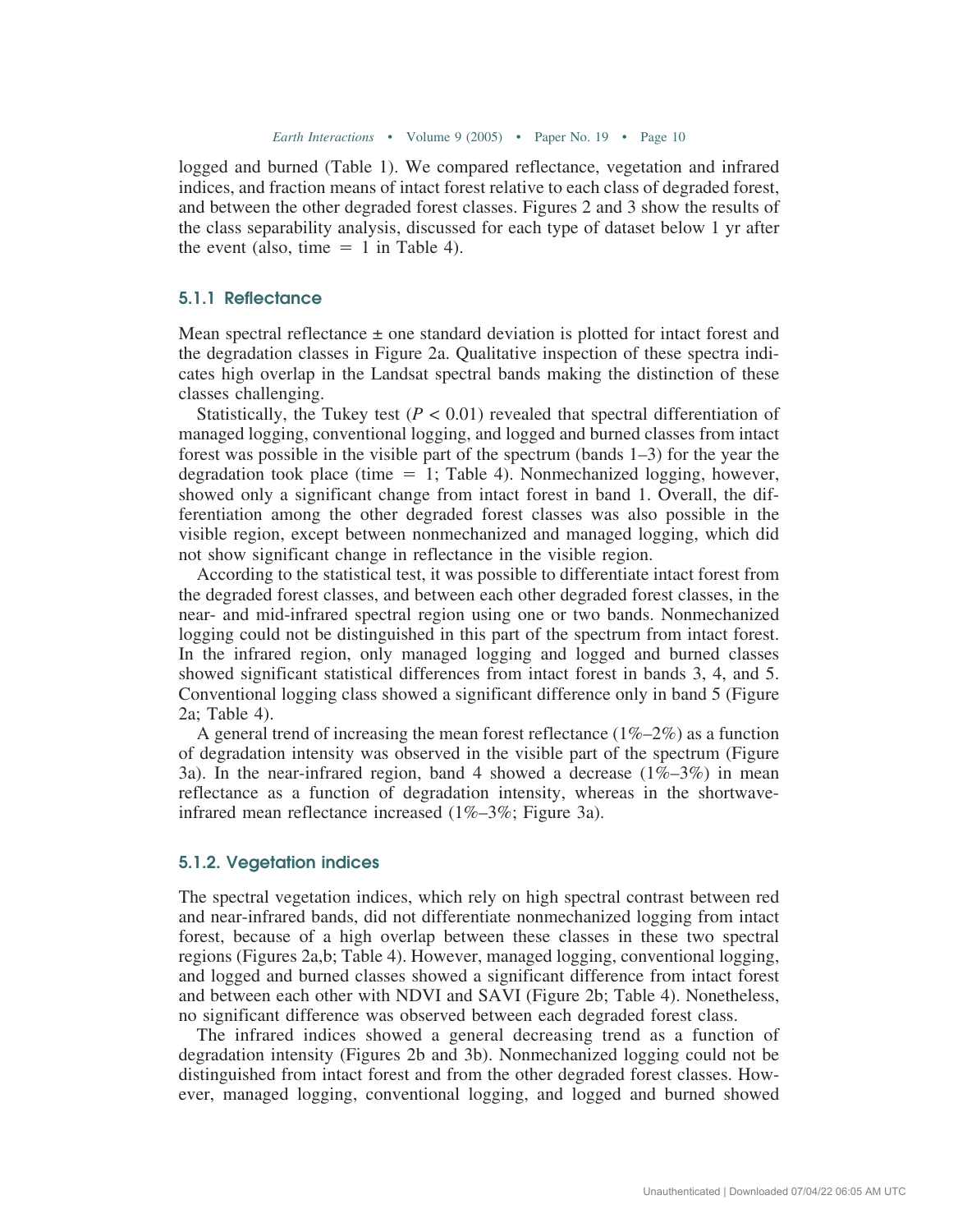

**Figure 2. Means and standard deviations (vertical error bar) of intact forest and degraded forest classes as measured by Landsat bands: (a) reflectance, (b) vegetation and infrared indices, and (c) fraction images.**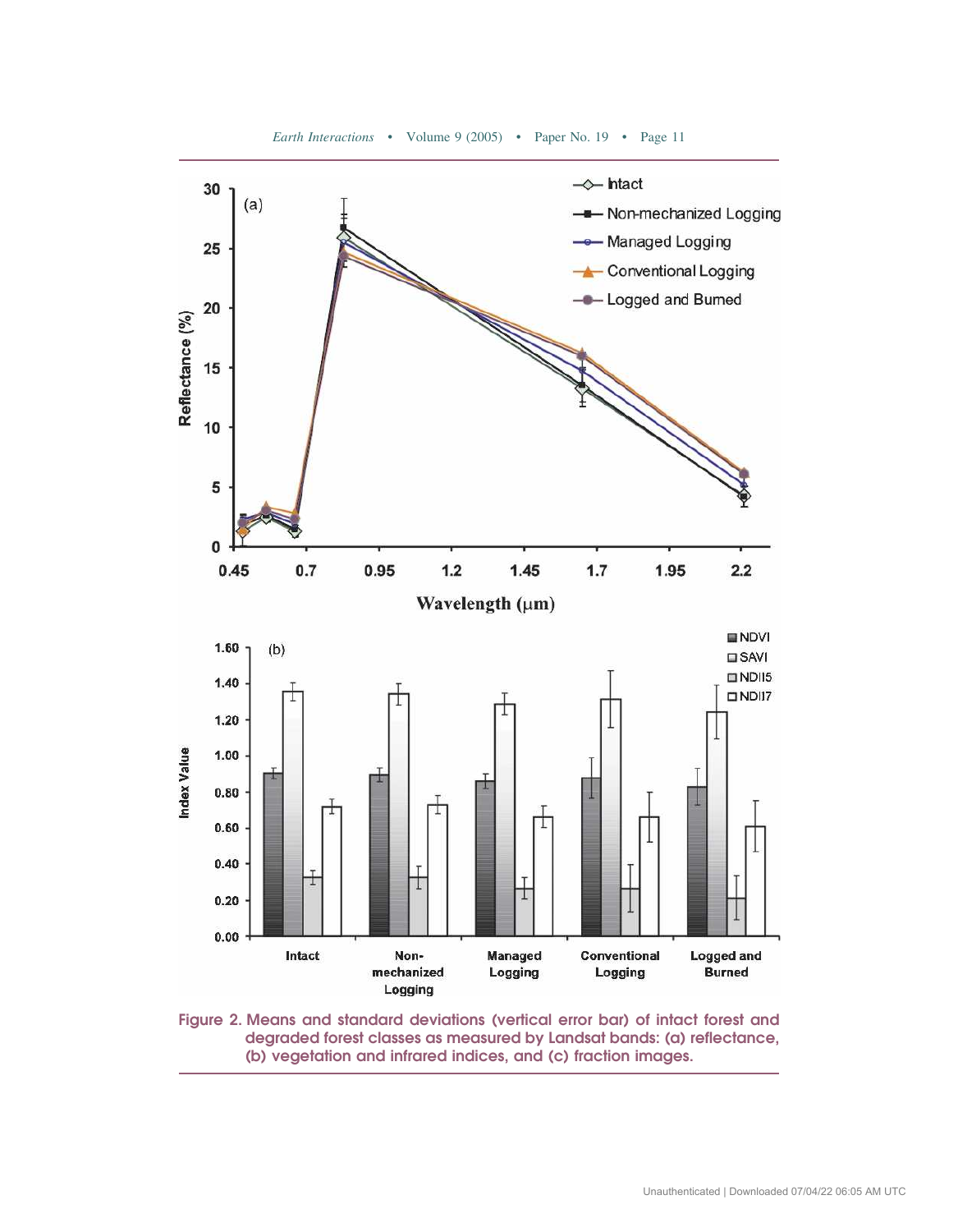

significant differences from intact forest and from each other with the Tukey test (Table 4).

#### **5.1.3. Fraction images**

The green vegetation (GV) fraction was not significantly different between intact forest and nonmechanized logging and managed logging. These three classes, however, were significantly different from conventional logging and logged and burned (Figure 2c). Conventional logging and logged and burned could also be separated from each other with the GV fraction. The NPV soil and shade fractions showed results similar to the GV fraction, except that the shade fraction showed a significant difference between intact forest and nonmechanized logging, and soil showed a significant difference between intact forest and managed logging (Table 4; Figure 2c).

The fraction images showed a higher absolute change between intact forest and the forest degradation classes (Figures 2c and 3c) when compared to the changes detected by the reflectance bands and the vegetation and infrared indices (Figures 2a,b; Figures 3a,b). The GV fraction decreased nonlinearly with degradation intensity (Figure 3c). A significant change in mean of about 3% was observed between intact forest and conventional logging class and of 15% between intact forest and logged and burned (Figure 3c; Table 4).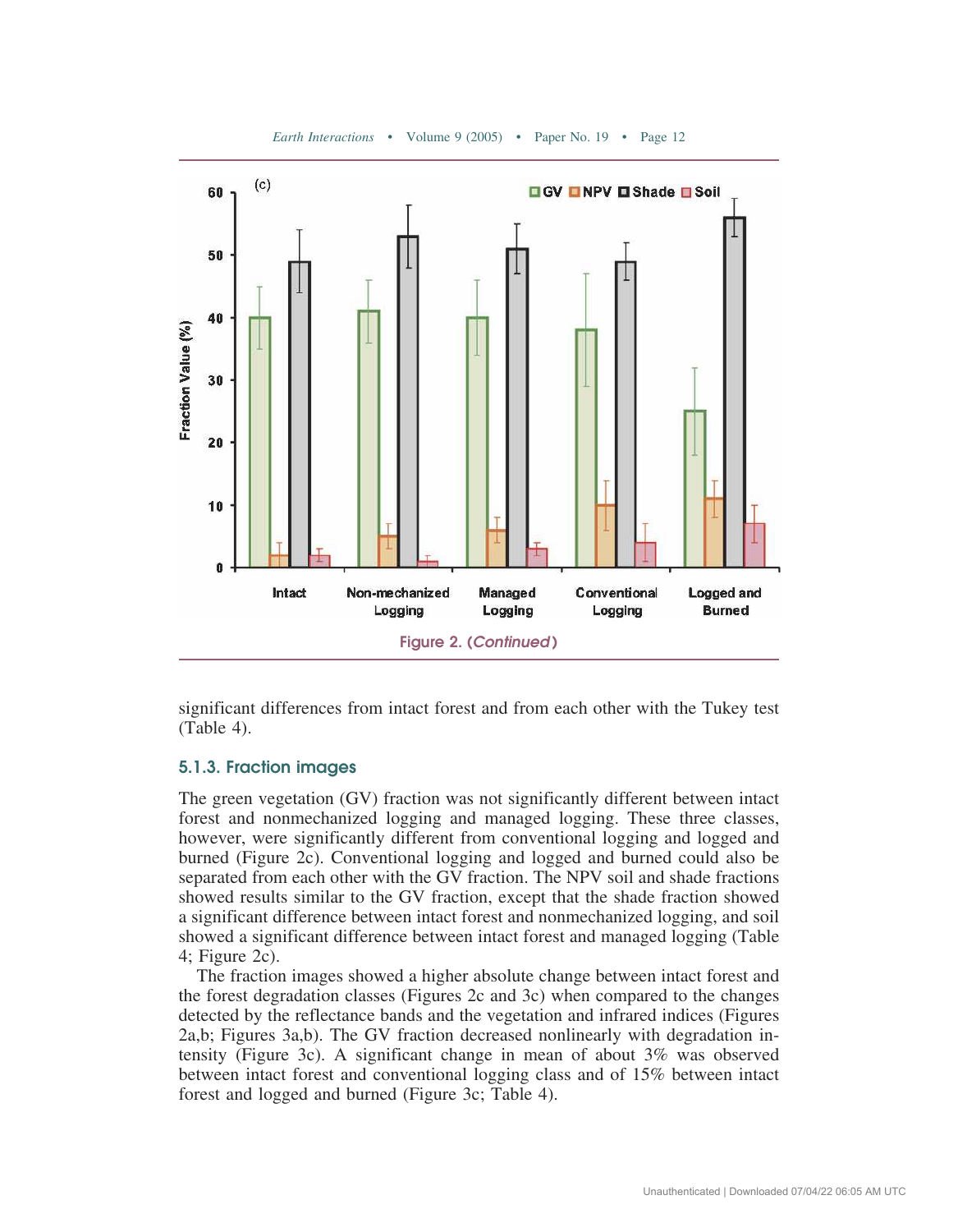

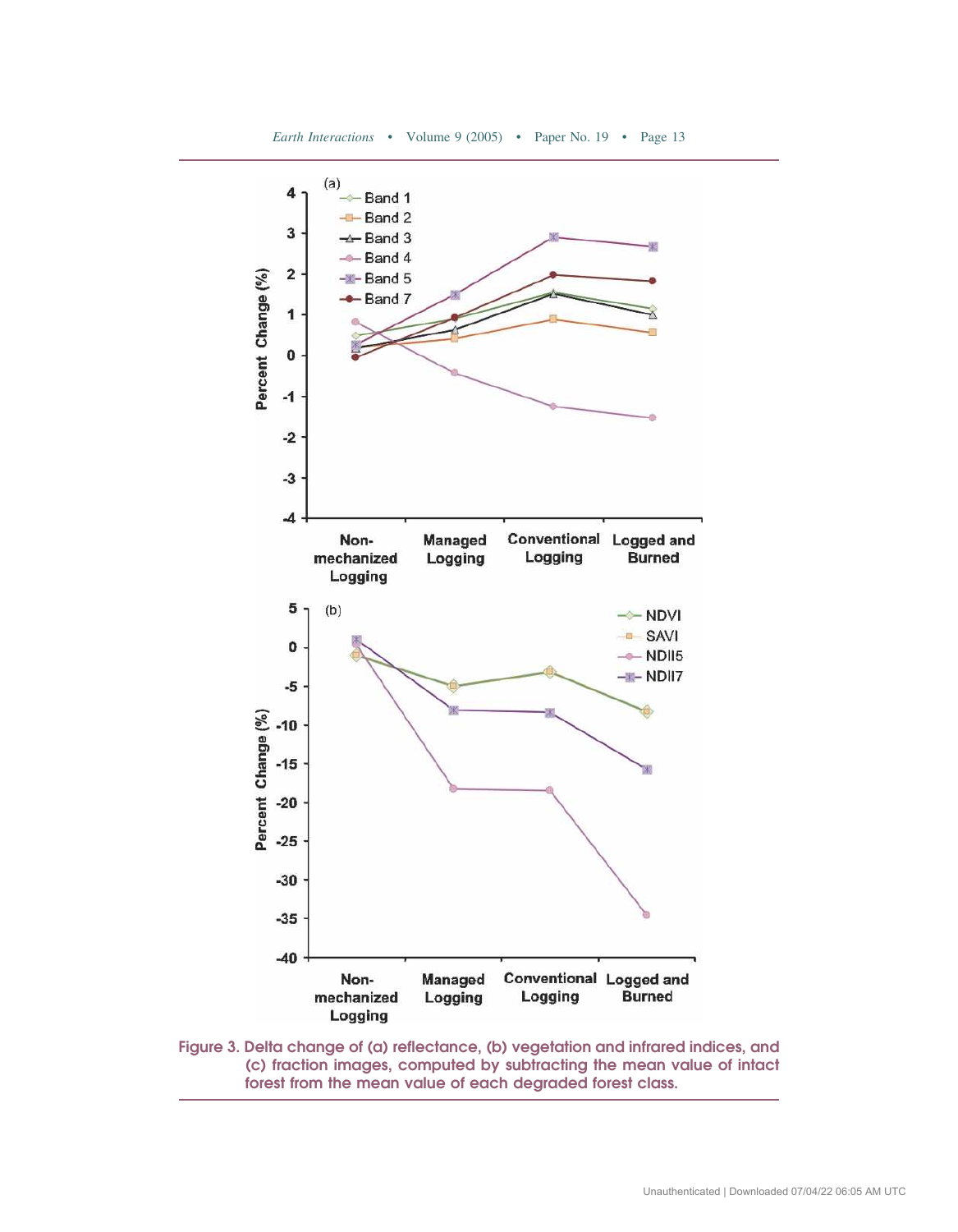

The shade fraction changed less than 5% from intact forest to the most degraded forest class, logged and burned. Changes in means and statistically significant differences were observed in NPV for the conventional logging and logged and burned classes. The mean NPV fraction increased by about 5% between the intact forest and the conventional logging classes, and between the intact forest and logged and burned classes (Figure 3c; Table 4). The soil fraction showed a similar change, but it was smaller than the change exhibited by the NPV fraction. When NPV and soil are combined, the changes between intact forest and the degraded forest classes become much greater (Figure 3c).

#### **5.2. Multiyear forest degradation separability**

The temporal analyses covered the year prior to the degradation process (i.e., intact forest; time  $= 0$ ) up to 4 yr after the degradation process (time  $= 1, \ldots, 4$ ). Time represents the number of years after the last forest degradation event took place. Finally, the boldface mean values in Table 4 indicate statistically significant changes from the intact forest condition (time  $= 0$ ) relative to any other year (time  $= 1, \ldots, 4$ ) obtained with the Tukey test.

#### **5.2.1. Reflectance and indices**

Two years after degradation, nonmechanized logging showed an increase in mean reflectance in the visible and infrared regions, significantly different from the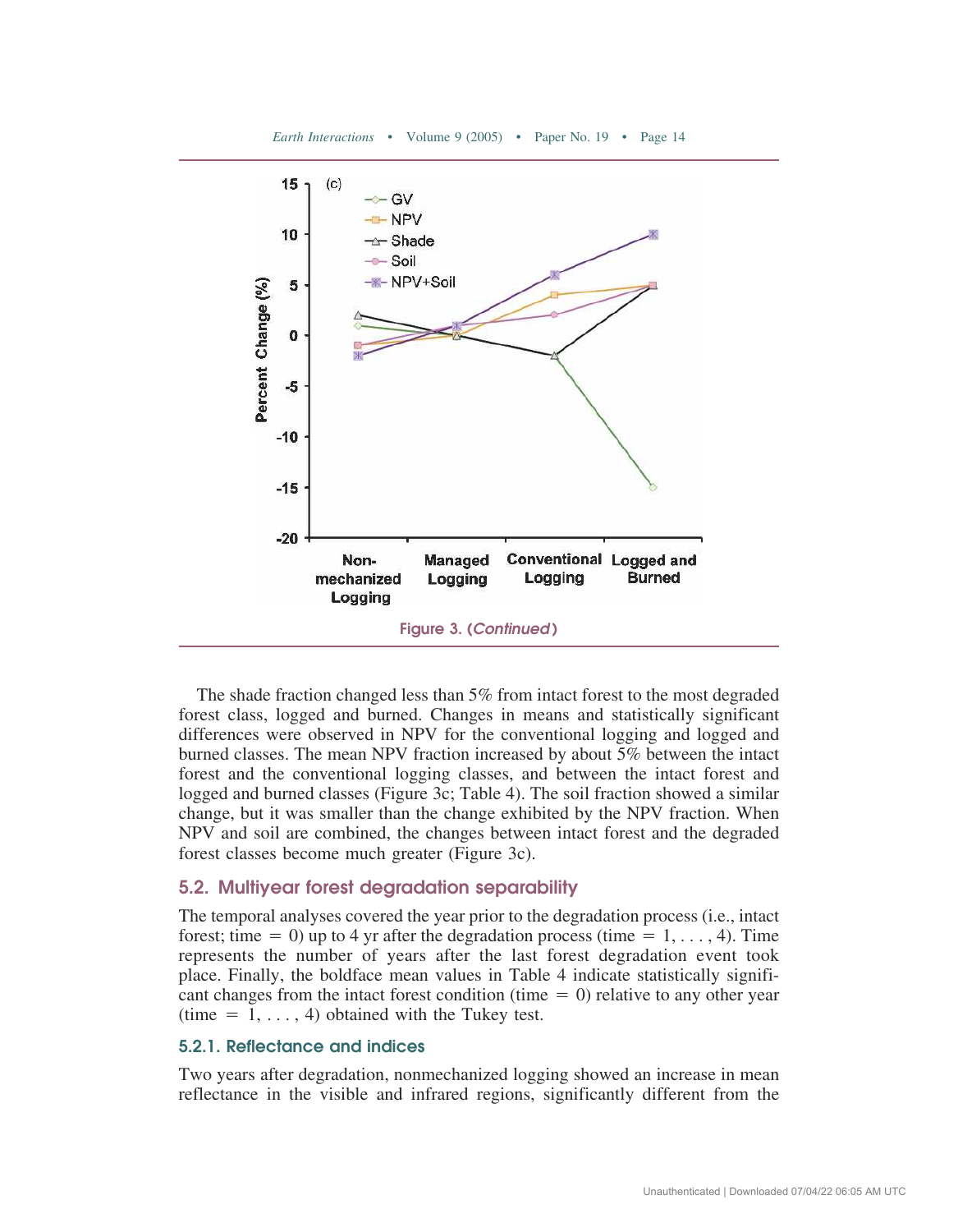**Table 4. Means and standard deviations of fractions, reflectance, and indices of forest degradation classes through time. Age zero means the year prior to the degradation process when the forest was under intact condition. Means presented with standard deviation noted parenthetically. Numbers in boldface denote significant differences between intact forest (time = 0) and degraded forest classes (time = 1, . . . , 4) at** *P* **< 0.01 utilizing a Tukey test.**

| Time             | GV     | <b>NPV</b>                             | Soil                    | Shade                            | B <sub>1</sub> | B <sub>2</sub> | B <sub>3</sub> | <b>B4</b> | B5     | B7     |        |        | NDVI SAVI NDII5 NDII7 |        |
|------------------|--------|----------------------------------------|-------------------------|----------------------------------|----------------|----------------|----------------|-----------|--------|--------|--------|--------|-----------------------|--------|
|                  | $(\%)$ | $(\%)$                                 | $(\%)$                  | $(\%)$                           | $(\%)$         | $(\%)$         | $(\%)$         | $(\%)$    | $(\%)$ | $(\%)$ |        |        |                       |        |
|                  |        |                                        |                         | (a) Class: Nonmechanized logging |                |                |                |           |        |        |        |        |                       |        |
| 0                | 39     | 8                                      | 2                       | 52                               | 0.63           | 2.52           | 1.38           | 25.93     | 13.33  | 4.27   | 0.90   | 1.35   | 0.32                  | 0.72   |
|                  | (5)    | (2)                                    | (1)                     | (4)                              | (2.1)          | (0.5)          | (0.5)          | (2.3)     | (1.4)  | (0.7)  | (0.03) | (0.05) | (0.04)                | (0.04) |
| $\mathbf{1}$     | 41     | 6                                      | 3                       | 53                               | 1.83           | 2.64           | 1.47           | 26.74     | 13.55  | 4.20   | 0.90   | 1.34   | 0.33                  | 0.73   |
|                  | (5)    | (3)                                    | (2)                     | (5)                              | (0.6)          | (0.5)          | (0.5)          | (2.4)     | (1.4)  | (0.9)  | (0.04) | (0.06) | (0.06)                | (0.05) |
| 2                | 43     | $\tau$                                 | 2                       | 48                               | 2.36           | 3.31           | 1.84           | 28.64     | 14.07  | 5.07   | 0.88   | 1.32   | 0.34                  | 0.70   |
|                  | (8)    | (3)                                    | (1)                     | (6)                              | (3.1)          | (1.3)          | (0.7)          | (3.5)     | (1.3)  | (1.0)  | (0.04) | (0.06) | (0.07)                | (0.05) |
| 3                | 42     | 6                                      | 3                       | 50                               | 0.63           | 2.54           | 1.20           | 26.19     | 13.72  | 4.45   | 0.91   | 1.37   | 0.31                  | 0.71   |
|                  | (5)    | (2)                                    | (1)                     | (4)                              | (2.0)          | (0.3)          | (0.6)          | (2.2)     | (1.3)  | (0.8)  | (0.04) | (0.06) | (0.04)                | (0.04) |
| $\overline{4}$   | 47     | 5                                      | 1                       | 46                               | 1.28           | 2.63           | 1.39           | 27.42     | 13.44  | 4.37   | 0.90   | 1.36   | 0.34                  | 0.73   |
|                  | (6)    | (2)                                    | (1)                     | (7)                              | (0.5)          | (0.7)          | (0.7)          | (2.2)     | (1.4)  | (0.6)  | (0.04) | (0.06) | (0.04)                | (0.03) |
|                  |        | (b) Class: Managed logging             |                         |                                  |                |                |                |           |        |        |        |        |                       |        |
| $\boldsymbol{0}$ | 40     | 5                                      | 2                       | 50                               | 1.62           | 2.70           | 1.47           | 27.01     | 13.41  | 4.26   | 0.90   | 1.34   | 0.34                  | 0.73   |
|                  | (2)    | (3)                                    | (1)                     | (3)                              | (0.5)          | (0.3)          | (0.4)          | (1.4)     | (1.2)  | (0.6)  | (0.03) | (0.04) | (0.04)                | (0.04) |
| $\mathbf{1}$     | 40     | 6                                      | 3                       | 51                               | 2.26           | 2.87           | 1.92           | 25.49     | 14.77  | 5.16   | 0.86   | 1.29   | 0.27                  | 0.66   |
|                  | (6)    | (2)                                    | (1)                     | (4)                              | (0.5)          | (0.4)          | (0.5)          | (2.1)     | (1.5)  | (0.9)  | (0.04) | (0.06) | (0.06)                | (0.06) |
| 2                | 47     | 6                                      | $\mathfrak{2}$          | 45                               | 1.66           | 2.66           | 1.53           | 25.97     | 13.76  | 4.61   | 0.89   | 1.33   | 0.31                  | 0.70   |
|                  | (6)    | (2)                                    | (1)                     | (5)                              | (0.7)          | (0.5)          | (0.6)          | (1.9)     | (1.3)  | (0.7)  | (0.04) | (0.06) | (0.05)                | (0.05) |
| 3                | 48     | 5                                      | 3                       | 45                               | 1.09           | 2.49           | 1.41           | 26.53     | 13.47  | 4.54   | 0.90   | 1.35   | 0.33                  | 0.71   |
|                  | (4)    | (2)                                    | (1)                     | (3)                              | (0.5)          | (0.6)          | (0.7)          | (1.6)     | (1.7)  | (0.8)  | (0.05) | (0.07) | (0.05)                | (0.05) |
| $\overline{4}$   | 40     | 6                                      | 3                       | 50                               | 1.51           | 2.88           | 1.80           | 26.26     | 13.38  | 4.44   | 0.87   | 1.31   | 0.33                  | 0.71   |
|                  | (5)    | (2)<br>(c) Class: Conventional logging | (1)                     | (4)                              | (0.4)          | (0.5)          | (0.5)          | (1.8)     | (1.5)  | (0.8)  | (0.03) | (0.05) | (0.05)                | (0.04) |
| 0                | 45     | 3                                      | 2                       | 50                               | 1.72           | 2.11           | 0.98           | 24.62     | 12.72  | 3.92   | 0.92   | 1.38   | 0.33                  | 0.73   |
|                  | (3)    | (2)                                    | (1)                     | (3)                              | (0.7)          | (0.3)          | (0.5)          | (2.1)     | (1.1)  | (0.7)  | (0.02) | (0.04) | (0.05)                | (0.05) |
| $\mathbf{1}$     | 38     | 10                                     | $\overline{\mathbf{4}}$ | 52                               | 1.50           | 3.34           | 2.80           | 24.65     | 16.19  | 6.21   | 0.88   | 1.31   | 0.27                  | 0.66   |
|                  | (9)    | (4)                                    | (3)                     | (4)                              | (1.9)          | (1.3)          | (1.8)          | (2.8)     | (3.6)  | (2.6)  | (0.11) | (0.16) | (0.13)                | (0.14) |
| 2                | 38     | 5                                      | 3                       | 54                               | 0.62           | 2.63           | 1.70           | 25.66     | 14.36  | 4.95   | 0.89   | 1.34   | 0.31                  | 0.70   |
|                  | (7)    | (2)                                    | (2)                     | (5)                              | (1.9)          | (0.6)          | (0.9)          | (2.9)     | (2.4)  | (1.5)  | (0.05) | (0.08) | (0.06)                | (0.07) |
| 3                | 35     | 8                                      | 3                       | 54                               | 1.08           | 2.33           | 1.42           | 25.87     | 13.48  | 4.42   | 0.92   | 1.37   | 0.34                  | 0.73   |
|                  | (6)    | (2)                                    | (2)                     | (5)                              | (0.5)          | (0.7)          | (0.8)          | (2.7)     | (2.0)  | (1.5)  | (0.05) | (0.07) | (0.06)                | (0.07) |
| $\overline{4}$   | 41     | 5                                      | 3                       | 52                               | 2.45           | 2.58           | 1.56           | 26.66     | 13.99  | 4.85   | 0.87   | 1.31   | 0.30                  | 0.69   |
|                  | (5)    | (2)                                    | (1)                     | (4)                              | (0.4)          | (0.6)          | (0.8)          | (2.6)     | (2.1)  | (1.3)  | (0.03) | (0.05) | (0.04)                | (0.05) |
|                  |        | (d) Class: Logged and burned           |                         |                                  |                |                |                |           |        |        |        |        |                       |        |
| $\boldsymbol{0}$ | 37     | 5                                      | $\mathbf{1}$            | 57                               | 1.40           | 2.46           | 1.33           | 26.10     | 13.66  | 4.50   | 0.90   | 1.36   | 0.32                  | 0.71   |
|                  | (5)    | (2)                                    | (2)                     | (4)                              | (1.9)          | (0.5)          | (0.7)          | (2.1)     | (2.4)  | (1.5)  | (0.04) | (0.06) | (0.07)                | (0.07) |
| $\mathbf{1}$     | 25     | 11                                     | 7                       | 56                               | 1.95           | 3.01           | 2.29           | 24.38     | 15.96  | 6.06   | 0.83   | 1.24   | 0.21                  | 0.61   |
|                  | (7)    | (3)                                    | (3)                     | (3)                              | (1.1)          | (0.8)          | (1.4)          | (2.3)     | (3.4)  | (2.6)  | (0.10) | (0.15) | (0.12)                | (0.14) |
| 2                | 36     | 8                                      | 5                       | 51                               | 2.72           | 3.32           | 2.84           | 23.36     | 17.73  | 7.41   | 0.78   | 1.17   | 0.14                  | 0.52   |
|                  | (4)    | (2)                                    | (2)                     | (3)                              | (0.5)          | (0.6)          | (0.9)          | (2.9)     | (2.7)  | (2.0)  | (0.08) | (0.12) | (0.10)                | (0.12) |
| 3                | 51     | 8                                      | $\overline{2}$          | 40                               | 1.88           | 2.83           | 1.82           | 26.59     | 16.41  | 5.91   | 0.87   | 1.30   | 0.24                  | 0.63   |
|                  | (5)    | (2)                                    | (1)                     | (4)                              | (0.6)          | (0.4)          | (0.6)          | (3.5)     | (2.1)  | (1.0)  | (0.05) | (0.07) | (0.07)                | (0.07) |
| 4                | 48     | 6                                      | 3                       | 43                               | 1.14           | 2.64           | 1.50           | 28.62     | 15.48  | 5.16   | 0.90   | 1.35   | 0.30                  | 0.69   |
|                  | (5)    | (2)                                    | (1)                     | (5)                              | (0.5)          | (0.6)          | (0.7)          | (3.3)     | (1.8)  | (0.7)  | (0.05) | (0.07) | (0.04)                | (0.04) |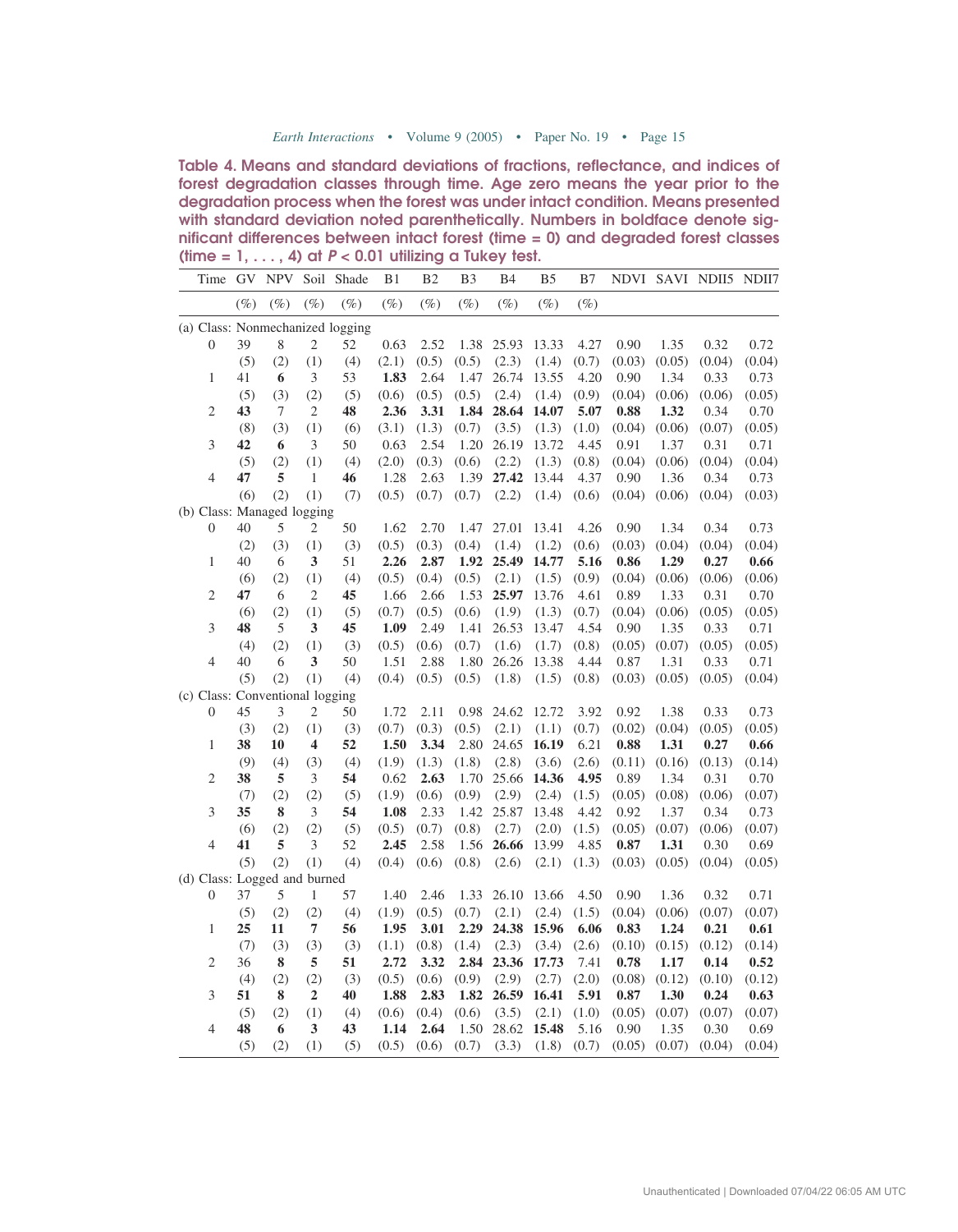intact forest mean reflectance (Table 4a). This increase in reflectance generated changes in the vegetation and infrared indices in the second year, but only the changes in means of NDVI and SAVI were statistically significant for nonmechanized logging in the second year. No significant change in reflectance and in the indices was observed for the third and fourth years in nonmechanized logging, except for band 4, which showed a significant increase (Table 4a).

Managed logging showed only two significant temporal changes in mean reflectance for bands 1 and 4, in the third and second years (Table 4b). Neither the vegetation indices nor the infrared indices showed temporally significant changes in mean values according to the Tukey test results for managed logging (Table 4b).

The logging class showed some significant temporal changes in mean reflectance and mean index values. Bands 2, 3, 5, and 7 showed significant differences from intact forest 2 yr after logging took place (Table 4c). Significant differences were observed in bands 1 and 4, for 3 and 4 yr after logging, as a result of an increase in mean values that might be associated with forest regeneration. Finally, only the vegetation indices showed significant changes due to logging disturbance for the fourth year (Table 4c).

Changes in logged and burned areas were significant for most of the reflectance bands for all the years following the degradation process. Among the indices, only NDII5 showed a significant difference between intact forest and logged and burned in the fourth year (Table 4d).

#### **5.2.2. Fraction images**

Nonmechanized logging showed a significant increase in GV mean from the intact forest mean in the second, third, and fourth years after logging. A significant decrease in NPV mean, relative to the intact forest mean, occurred in the third and fourth years for this class. The shade fraction showed a significant decrease in mean in the second and fourth years (Table 4a).

Managed logging showed a significant change between intact forest and nonmechanized logging for the GV fraction in the second and fourth years. The results indicate that no significant change in GV and shade means occurred in the first year, when the degradation took place. However, an increase in GV and a decrease in shade were observed in the second and third years, which is likely to be associated with forest canopy closure after logging. The NPV fraction, however, did not show any significant change between intact forest and managed logging for all the years. Finally, soil and shade fractions were significantly different between these two classes for all the years (Table 4b).

The conventional logging class showed a significant difference in mean for GV, NPV, and shade fractions for all the years. The soil fraction was significantly different from intact forest only in the first year (Table 4c).

The logged and burned class is affected by two degradation processes selective logging and burning. Because these are heavily degraded forest environments, significant changes in all fractions were revealed with the Tukey test (Table 4c). Mean GV fraction decreased after burning followed by an increase in GV mean in the following years. The NPV mean showed an opposite pattern compared to GV mean, with an increase in mean in the first year followed by a decrease in NPV mean in the subsequent years. In the second year after burning, the shade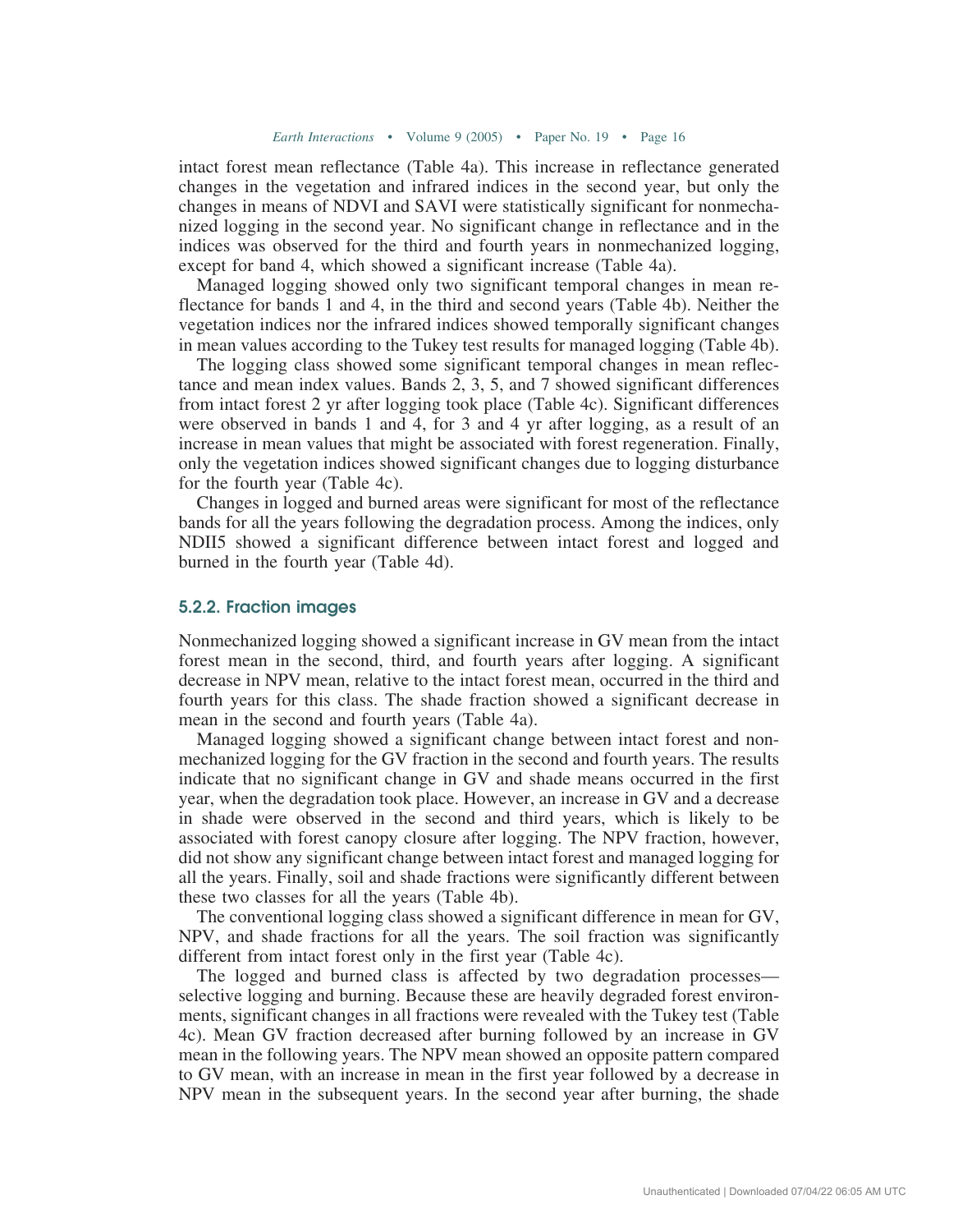fraction became important for distinguishing intact forest from logged and burned forest because of a decrease in mean value (Table 4c).

#### **5.3. Optimal temporal resolution**

Nonmechanized logging is more difficult to distinguish from intact forest than the other types of disturbances in the first year. Green vegetation and shade fractions varied inversely over time for this class (i.e., an increase in GV is followed by a decrease in shade; Figure 4a). Because this type of selective logging does not greatly impact the forest in the year when the forest disturbance took place, the significant changes observed might be associated with canopy closure after logging. Therefore, the optimal temporal resolution for detecting this type of logging is between 2 and 3 yr, when canopy closure is more likely to happen, reducing canopy roughness and, as a result, decreasing shade content. But, because this type of low impact logging does not build roads and log landings, its differentiation from other types of disturbances (e.g., blow down winds) becomes much harder using the forest regeneration signal.

Managed logging is more likely to be detected with reflectance bands and vegetation and infrared indices in the first year. The soil fraction was the only SMA result that showed significant change in the first year for this class. However, a higher magnitude change in GV and shade fractions means were observed in managed logging when compared with the changes observed in nonmechanized logging (Figures 4a,b). Therefore, the regeneration of managed forests is more likely to be detected in the second and third years than the actual low disturbance in the first year. In addition, the roads and log landing built in managed forests can be used to differentiate managed logging from other types of forest disturbances. After the fourth year, no change relative to intact forest can be observed.

Conventional logging and logged and burned areas can be detected in the first year with all reflectance bands, indices, and fractions. However, regeneration changes in the conventional logging areas, in the subsequent years, are more likely to be detected using fraction images. The conventional logging class can be distinguished from intact forest in the first year because of a decrease in GV and an increase in NPV (Figure 4c). After the second year, an increase in GV and decrease in NPV is observed. However, our temporal time series shows a second decrease in GV and an increase in NPV means in the third year (Figure 4c). Such a pattern may be due to a second harvesting operation (recurrent logging), which is common in the study area. The temporal fraction pattern of logged and burned areas shows a more dramatic decrease in GV and an increase in NPV mean values in the first year after degradation (Figure 4d). The NPV signal is still high in the second year, and after the third year, GV increases and NPV decreases. Therefore, the optimal temporal resolution for detecting disturbances in conventional logging and logged and burned environments is 1 yr; regeneration, however, can be detected in logged and burned areas up to 4 yr.

The time series results indicate that intensive and unplanned logging, and logging followed by burning, can be detected in the first year. Up to the second year, detection becomes a challenge because of forest regeneration. Less intensive forest impacts, such as those caused by nonmechanized logging and managed logging are more difficult to detect even in the year after degradation took place. The regen-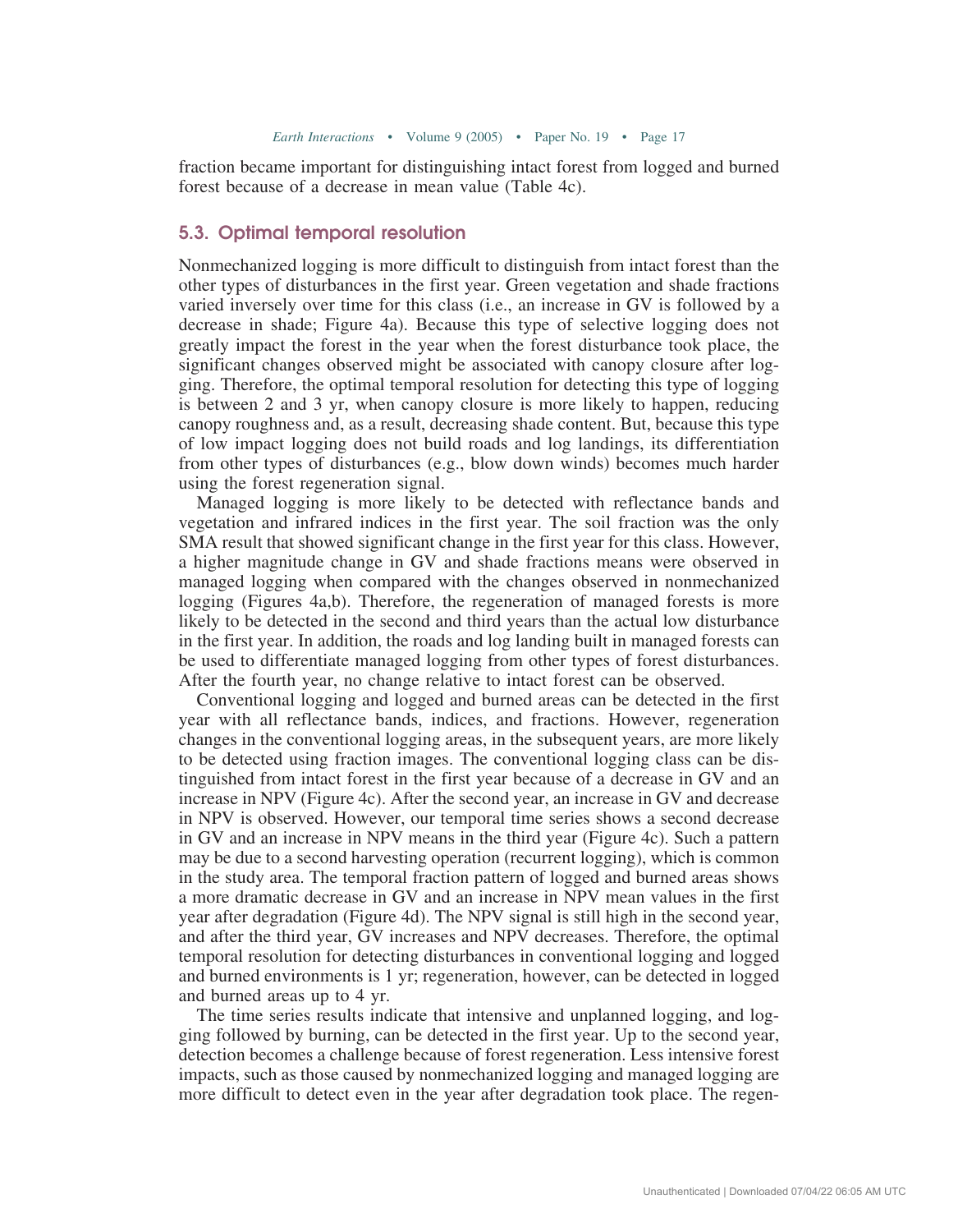

**Figure 4. Change in mean fraction values through time for (a) nonmechanized logging, (b) managed logging, (c) conventional logging, and (d) logged and burned.**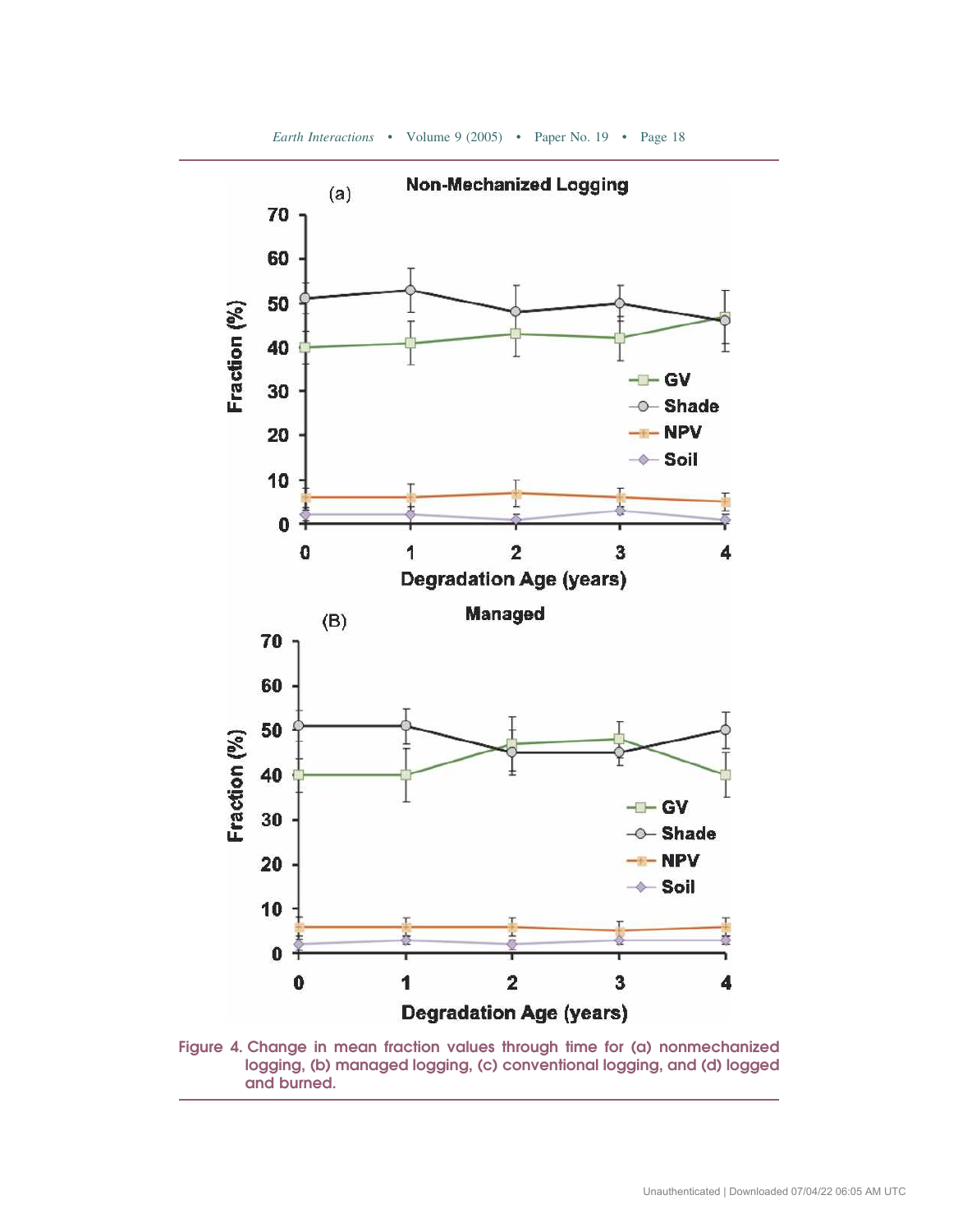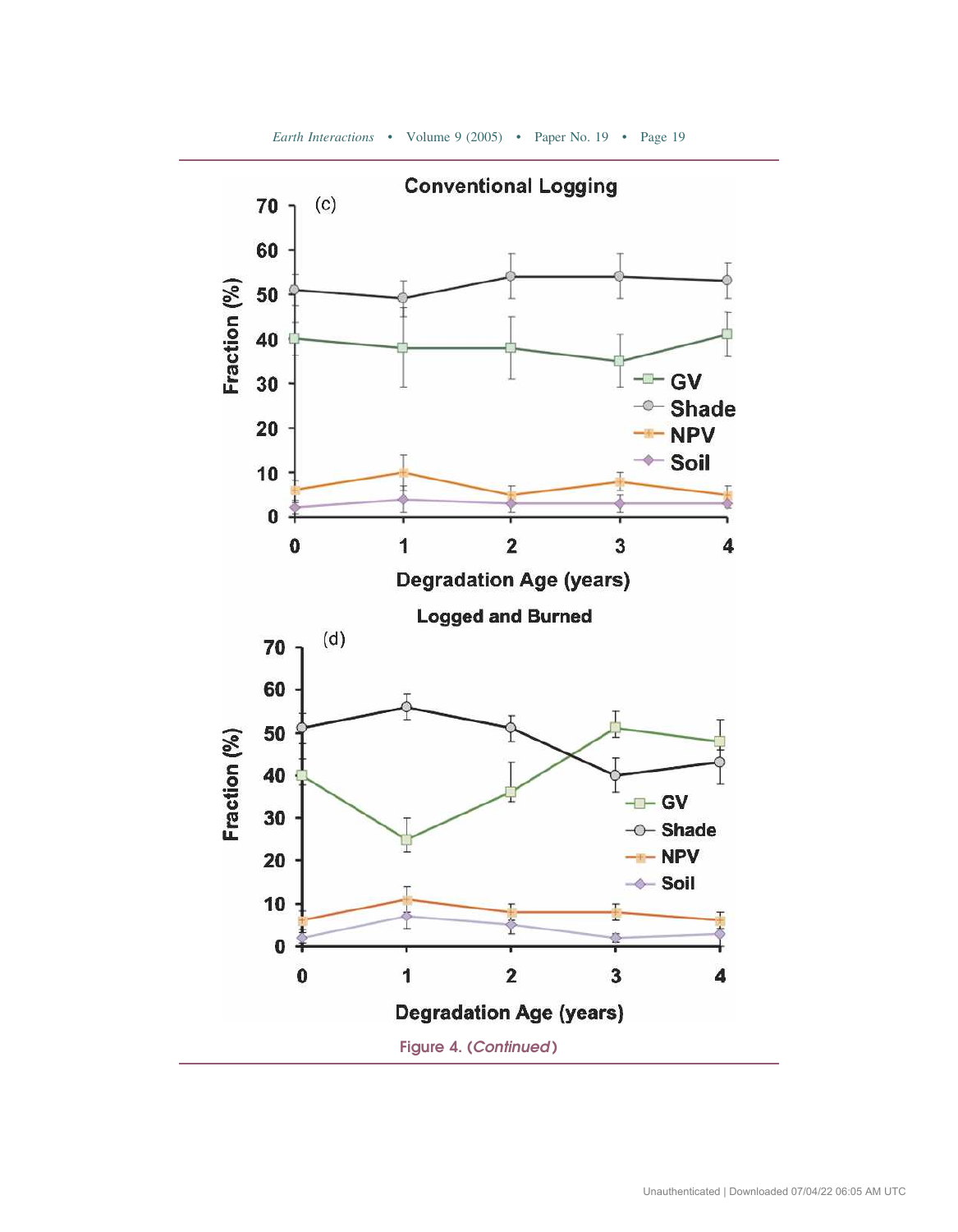eration signal of these low-intensity types of logging becomes significant in the second and third years. But, the detection of logging infrastructure is important to distinguish this low-impact logging from other types of forest disturbance.

# **6. Discussion**

#### **6.1. Degraded forest mapping potential**

The fraction images derived from SMA have more advantages in differentiating types of degraded forests than reflectance data and vegetation and infrared indices. First, the fraction images showed higher absolute changes in mean values between intact forest and the other degraded forest classes than the other types of data. Second, the statistical comparisons are more temporally consistent using the fraction images. Third, the fraction contents have a more intuitive physical link with field data. Additionally, fraction images have been successfully used to map selective logged and burned forest areas. For example, Cochrane and Souza (Cochrane and Souza 1998) reported that the NPV fraction showed the greatest separability of subclasses of burned forests and Souza et al. (2003) demonstrated that the NPV fraction was an important variable for differentiating intact forest from degraded forest in a decision tree classifier. Finally, other studies have shown that damage associated with selective logging is difficult to identify and map using Landsat reflectance data (Stone and Lefebvre 1998; Asner et al. 2002).

Fraction temporal changes revealed in the statistical comparisons described above can be observed visually using a color composite of fraction images (Figure 5). When displaying NPV, GV, and soil as blue, green and red, respectively, we can identify and potentially map degraded forest classes. NPV is the most prominent fraction change in the degraded forest environment and is easily observed in this type of color composite.

One important issue that should be taken into consideration when interpreting forest degradation signatures in this type of color composite is the time of image acquisition versus the time when the degradation event took place. For example, the managed logging areas of transects 15 and 17 do not exhibit an NPV signature in 1999, because no selective logging had taken place in that year (Figure 5a). In the following year, only transect 15 showed an increase in NPV due to selective logging, but no increase in NPV was observed in transect 17 (Figure 5b). To explain why this is possible, one must consider the time of both harvesting and image acquisition. The Landsat image for the year 2000 was acquired immediately after harvesting took place in the area of transect 15 but before harvesting occurred near transect 17 (Figure 5b). In the next image, acquired in 2001, the NPV signal in transect 15 area is no longer as visible, but the NPV content has increased in transect 17 relative to the images acquired in 1999 and 2000. This type of temporal lag between image acquisition and harvesting is important for building change detection classifiers for mapping degraded forest.

The NPV fraction signature was more visible and persistent in logged and burned environments (Figures 5e–h). In the area of transects 3, 4, and 5, selective logging took place in 1999 followed by intensive forest burning in 2000. NPV increased more drastically in burned areas, and its signature was still visible in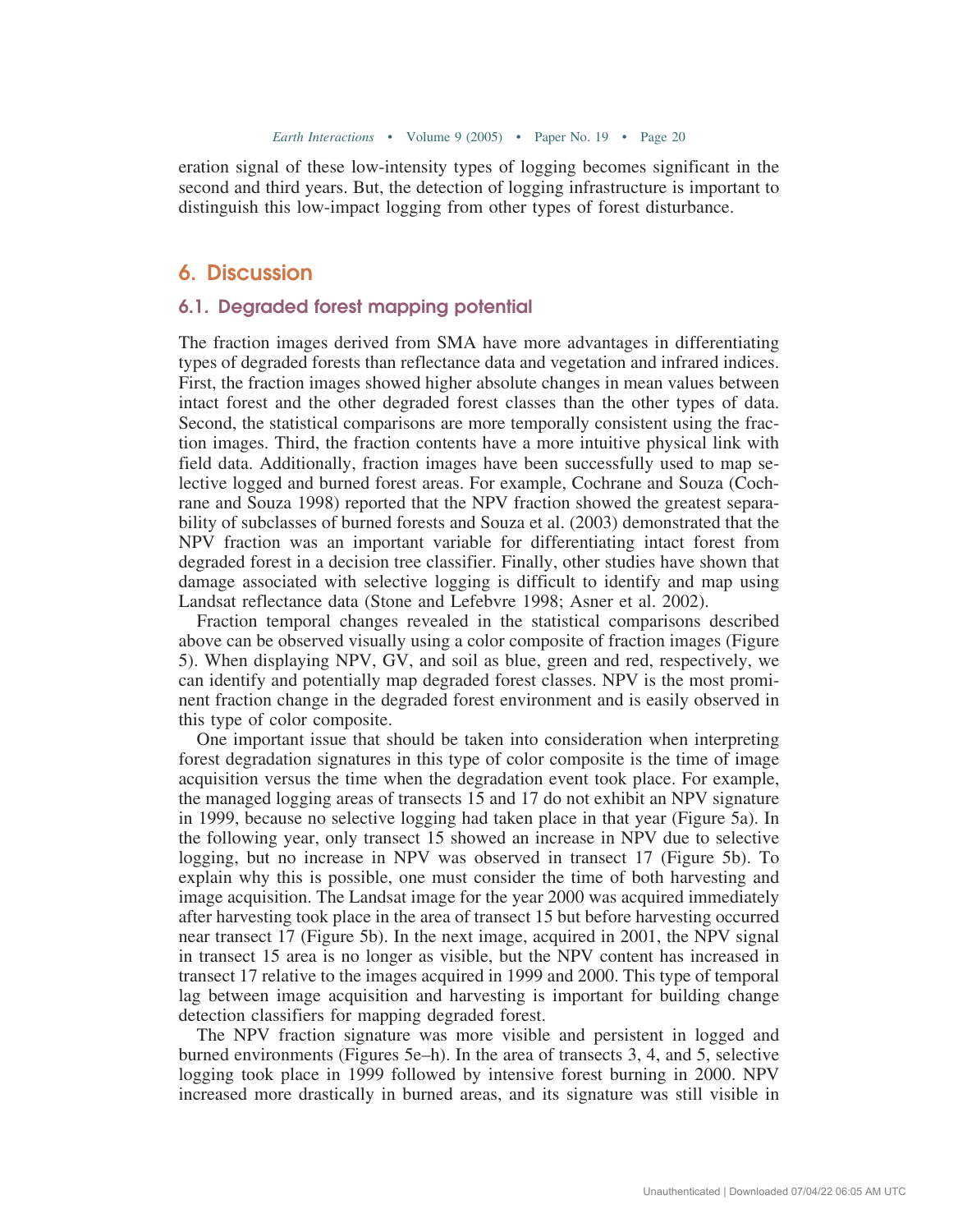

**Figure 5. Examples of forest degradation processes and temporal changes as detected using fraction images derived from SMA (red: soil, green: GV, and blue: NPV).**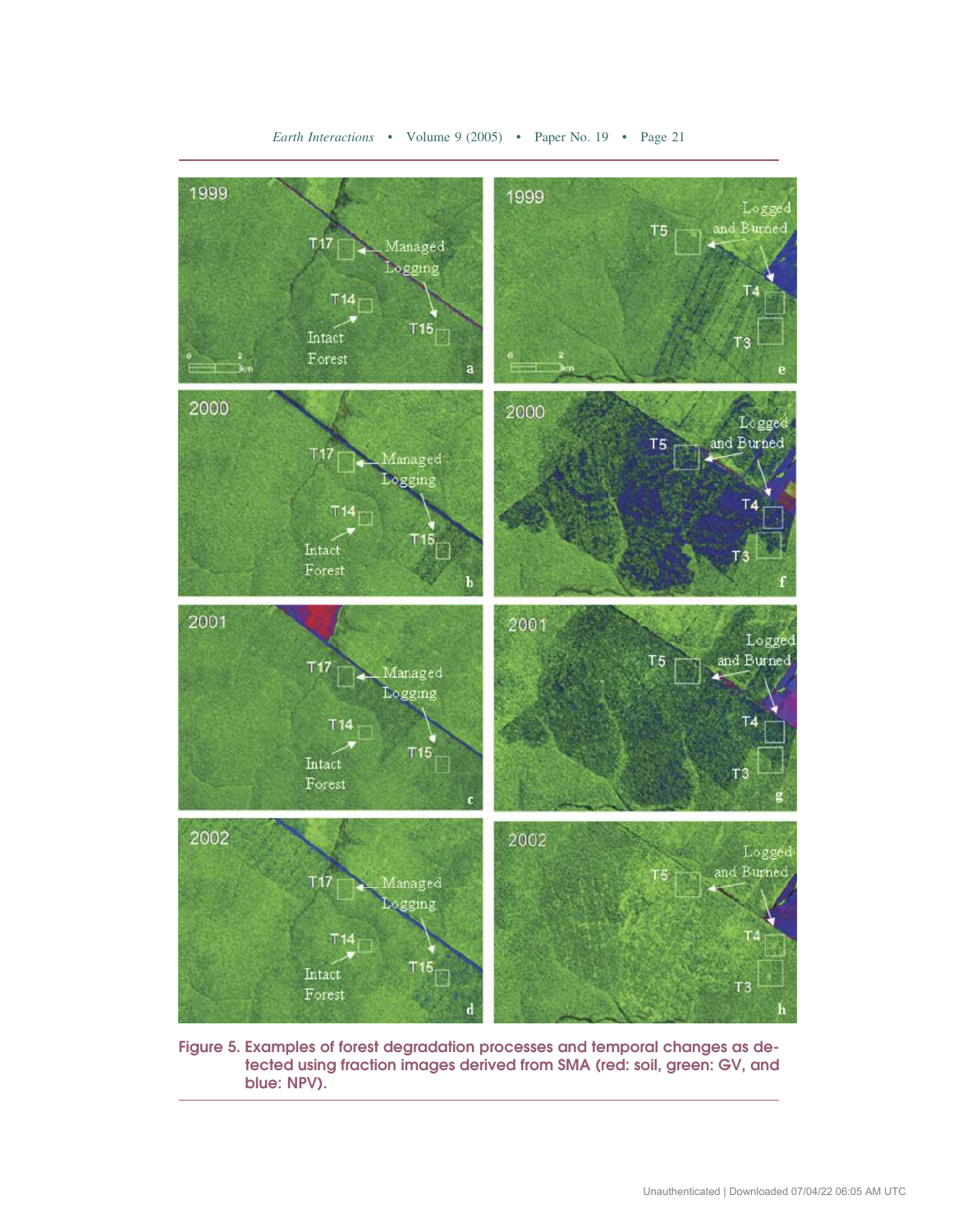2001. In 2002, the NPV signature disappeared, followed by an increase in GV and a decrease in shade.

#### **6.2. Linking field measurements with fraction images**

Forest biophysical properties acquired with the forest transect for intact forest and the degraded forest classes are summarized in Table 5. The results obtained with the SMA agree with the field measurements. The GV fraction tends to decrease as a function of degradation intensity. At the field scale, this change in GV can be explained by a decrease in the amount of intact vegetation and canopy cover. Our field results show that the mean of intact vegetation proportion drops from 95% in the intact forest to 50% in logged and burned areas (Figure 2c; Table 5). The canopy cover also decreased from intact forest  $(93\%)$  to logged and burned  $(67\%).$ 

The proportion of the forest area affected by disturbed soil and wood debris tends to increase as a function of the degradation intensity. This pattern also agrees with the pattern captured by soil and NPV fractions (Figure 2c; Table 5). At the field level, all these ground disturbances are significant for differentiating intact forest from the degradation classes. However, because the ground cover is not always imaged by satellite sensors, the distinction of these classes from Landsat is not always possible using these field properties.

NPV fraction has an inverse relationship with biomass measurements made in degraded forests in the eastern Amazon (Souza et al. 2003). In our study area, the biomass estimates obtained with the field transects also show a trend in decreasing biomass with an increase in NPV as a function of degradation intensity (Figure 2c; Table 5). Even though it is not the objective of this paper to evaluate if these correlations are statistically significant, the results indicate that there is a potential for using the NPV fraction images to estimate biophysical properties of degraded forests in open forest environments as well.

# **6.3. Monitoring forest degradation: Practical application and challenges**

One potential application of the fraction change detection technique presented in this study is the discrimination between managed and unplanned logging. Cur-

| Table 5. Estimation of forest biophysical properties based on forest transects. Means |
|---------------------------------------------------------------------------------------|
| presented with the standard deviation noted parenthetically. Different letters de-    |
| note significant differences among degradation classes at P < 0.05 utilizing a Tukey  |
| test.                                                                                 |

| Biophysical property                    | Intact<br>$(n = 4)$ | Nonmechanized<br>logging<br>$(n = 5)$ | Managed<br>logging<br>$(n = 5)$ | Conventional<br>logging<br>$(n = 2)$ | Logged<br>and burned<br>$(n = 3)$ |
|-----------------------------------------|---------------------|---------------------------------------|---------------------------------|--------------------------------------|-----------------------------------|
| Ground cover $(\%)$                     |                     |                                       |                                 |                                      |                                   |
| Intact vegetation                       | 95(5)a              | 83(9)ab                               | 50(11)c                         | 59(3)bc                              | 50(19)c                           |
| Woody debris                            | 4(5)a               | 10(11)ab                              | 29(7)ab                         | 17(8)ab                              | $39(28)$ b                        |
| Disturbed soil                          | 0a                  | 7(2)ac                                | 17(6)bc                         | 24(12)b                              | 5(7)ac                            |
| Canopy cover $(\%)$                     | 93(5)ab             | $87(4)$ b                             | 97(1)a                          | $92(0)$ ab                           | 67(5)c                            |
| Aboveground live biomass (t $ha^{-1}$ ) | 306(44)a            | 250(20)a                              | 219(31)b                        | 277(44)a                             | 166(45)b                          |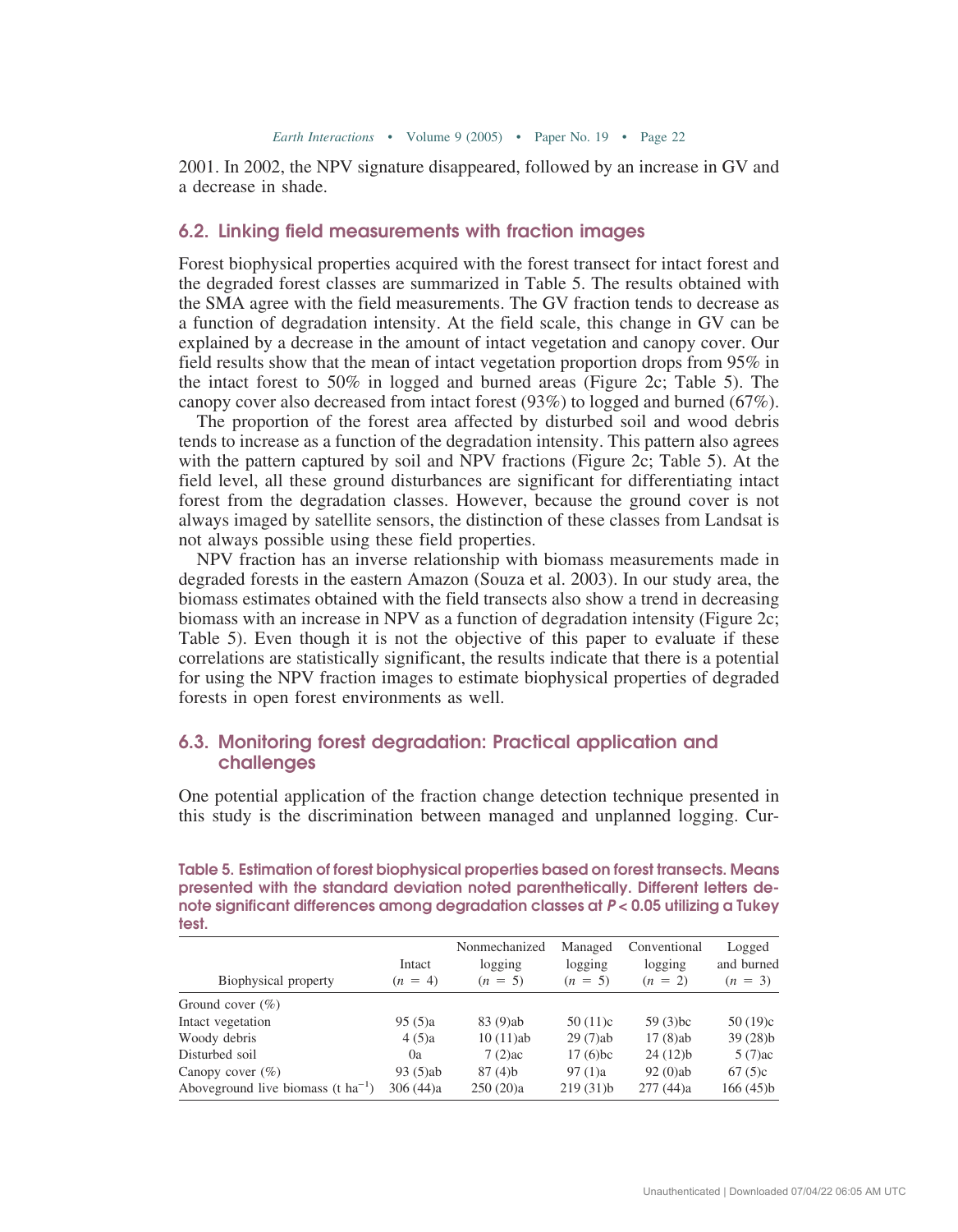rently, there is an increasing need to monitor areas under forest management in the Amazon region. First, the Brazilian government has improved the control of selective logging in the region by requesting detailed information on the location of forest plots that will be subject to timber harvesting and requiring specific management practices following logging (Casa Civil 2004). Second, the logging private sector has become more interested in forest certification, which requires high standard management practices (Lentini et al. 2003). Finally, the Brazilian government has been evaluating the possibility of providing long-term concessions in national forest areas for logging companies interested in timber harvesting (Veríssimo et al. 2002). Therefore, low cost, timely, and reliable information on forest disturbances is required to monitor the forest areas authorized by the government and/or certified for conducting forest management.

The fraction change technique presented in this paper has the potential to be used to indicate if an area is following the management practices required by the Brazilian government and/or by the certification institutes. For example, both the GV and NPV fractions showed significant differences from intact forest to managed logging, but showed higher significant differences, and more pixels showed changes in fraction values from intact forest to conventional logging and logged and burned areas. In other words, the fraction change technique has the potential for differentiating managed logging areas from unplanned logging areas. Therefore, a forest monitoring program could use the fraction change technique to verify if the areas that have received government authorization and/or forest certification to manage forest areas for timber harvesting are following the management prescriptions.

There are, however, two main challenges to implementing a remote sensing program for monitoring forest management plans in the Amazon region. The first has to do with technical remote sensing issues. Reflectance retrieval, radiometric intercalibration, and SMA, particularly dealing with the need to find the correct set of end members, are not trivial tasks. Second, processing and interpreting the fraction data requires training the end users that will be in charge of such a forest-monitoring system.

# **7. Conclusions**

Statistical multitemporal analysis of reflectance, vegetation, and infrared indices and fraction images, derived from SMA, showed that fraction images are more sensitive to changes in transitional forest environments due to selective logging and burning than the broadband indices tested here. Low intensity logging, such as managed logging and nonmechanized logging, are more difficult to distinguish from intact forest, but a regeneration signal—caused by understory vegetation growth and canopy closure—becomes significant in the second and third year due to an increase in GV and a decrease in shade. Our time series results showed that changes in GV and NPV fractions were higher when intact forest was changed to conventional logging and to logged and burned environments in the first year following the degradation event. In the logged and burned forests, the NPV signal was more persistent, showing a burned signature through the second year after forest burning. Therefore, both GV and NPV have the potential for use in change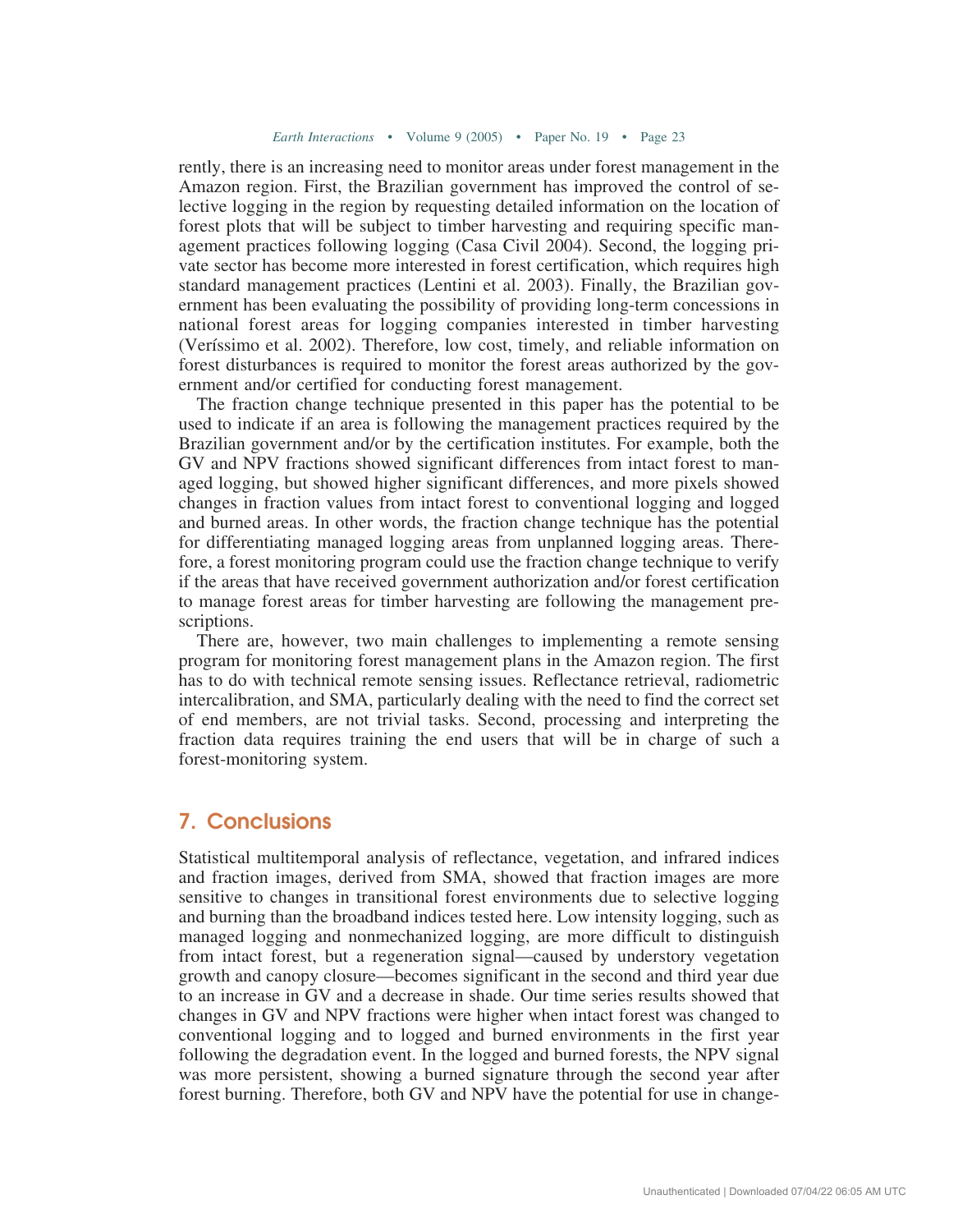detection classifiers for identifying and mapping conventional logging and logged and burned forests in the Brazilian Amazon, with images no more than 1 yr apart.

**Acknowledgments.** The authors thank the PPG7—"Programa de Pesquisa Dirigida" (MMA/MCT/FINEP) for financial support provided to the Instituto do Homem e Meio Ambiente da Amazônia—Imazon for acquiring the Landsat images, and the Ford Foundation for supporting the work of André Monteiro. We also thank the NASA LBA-ECO Phase 2 Research Program for funding this project. Finally, we thank Frank Pantoja and Josieldo Pantoja for field assistance during forest inventories.

### **References**

- Adams, J. B., M. O. Smith, and A. R. Gillespie, 1993: Imaging spectroscopy: Interpretation based on spectral mixture analysis. *Remote Geochemical Analysis,* C. M. Englert and P. A. J. Englert, Eds., Topics in Remote Sensing, Vol. 4, Cambridge University Press, 145–166.
- Asner, G. P., M. Keller, R. Pereira, and J. C. Zweede, 2002: Remote sensing of selective logging in Amazonia: Assessing limitations based on detailed field observations, Landsat ETM+ and textural analysis. *Remote Sens. Environ.,* **80,** 483–492.
- $\rightarrow$ ,  $\rightarrow$ , and J. Silva, 2004: Canopy damage and recovery after selective logging in Amazonia: Field and satellite studies. *Ecol. Appl.,* **14,** s280–s298.
- Boardman, J. W., F. A. Kruse, and R. O. Green, 1995: Mapping target signatures via partial unmixing of AVIRIS data. *Summaries of the Fifth Airborne Earth Science Workshop,* JPL Publication 95, Pasadena, CA, Jet Propulsion Laboratory, 23–26.
- Casa Civil, 2004: Plano de ação para a prevenção e controle do desmatamento na Amazônia legal. Relatório da Presidência da República, Casa Civil, 156 pp. [Available online at http:// www.amazonia.org.br/arquivos/101504.pdf.]
- Cochrane, M. A., and C. Souza Jr., 1998: Linear mixture model classification of burned forests in the eastern Amazon. *Int. J. Remote Sens.,* **19,** 3433–3440.
- ——, and M. D. Schulze, 1999: Fire as a recurrent event in tropical forests of the eastern Amazon: Effects on forest structure, biomass, and species composition. *Biotropica,* **31,** 2–16.
- ——, A. Alencar, M. Schulze, C. Souza Jr., D. Nepstad, P. Lefebvre, and E. Davidson, 1999: Positive feedbacks in the fire dynamic of closed canopy tropical forest. *Science,* **284,** 1832– 1835.
- Furby, S. L., and N. A. Campbell, 2001: Calibrating images from different dates to 'like-value' digital counts. *Remote Sens. Environ.,* **77,** 186–196.
- Gerwing, J., 2002: Degradation of forests through logging and fire in the eastern Brazilian Amazon. *For. Ecol. Manage.,* **157,** 131–141.
- Hogg, R. V., and A. Craig, 1995: *Introduction to Mathematical Statistics.* 5th ed. Prentice Hall, 576 pp.
- Holdsworth, A. R., and U. C. Uhl, 1997: Fire in Amazonian selectively logged rain forest and the potential for fire reduction. *Ecol. Appl.,* **7,** 713–725.
- Huete, A. R., 1988: A soil-adjusted vegetation index (SAVI). *Remote Sens. Environ.,* **25,** 295–309.
- Hunt, E. R., and B. N. Rock, 1989: Detection of changes in leaf water content using near and middle-infrared reflectances. *Remote Sens. Environ.,* **30,** 43–54.
- INPE, cited 2003: Monitoramento da floresta Amazônica Brasileira por satélite 1999–2001. Instituto Nacional de Pesquisas Espaciais. [Available online at http://www.dpi.inpe.br/ prodesdigital.]
- Johns, J. S., P. Barreto, and C. Uhl, 1996: Logging damage during planned and unplanned logging operations in the eastern Amazon. *For. Ecol. Manage.,* **89,** 59–77.